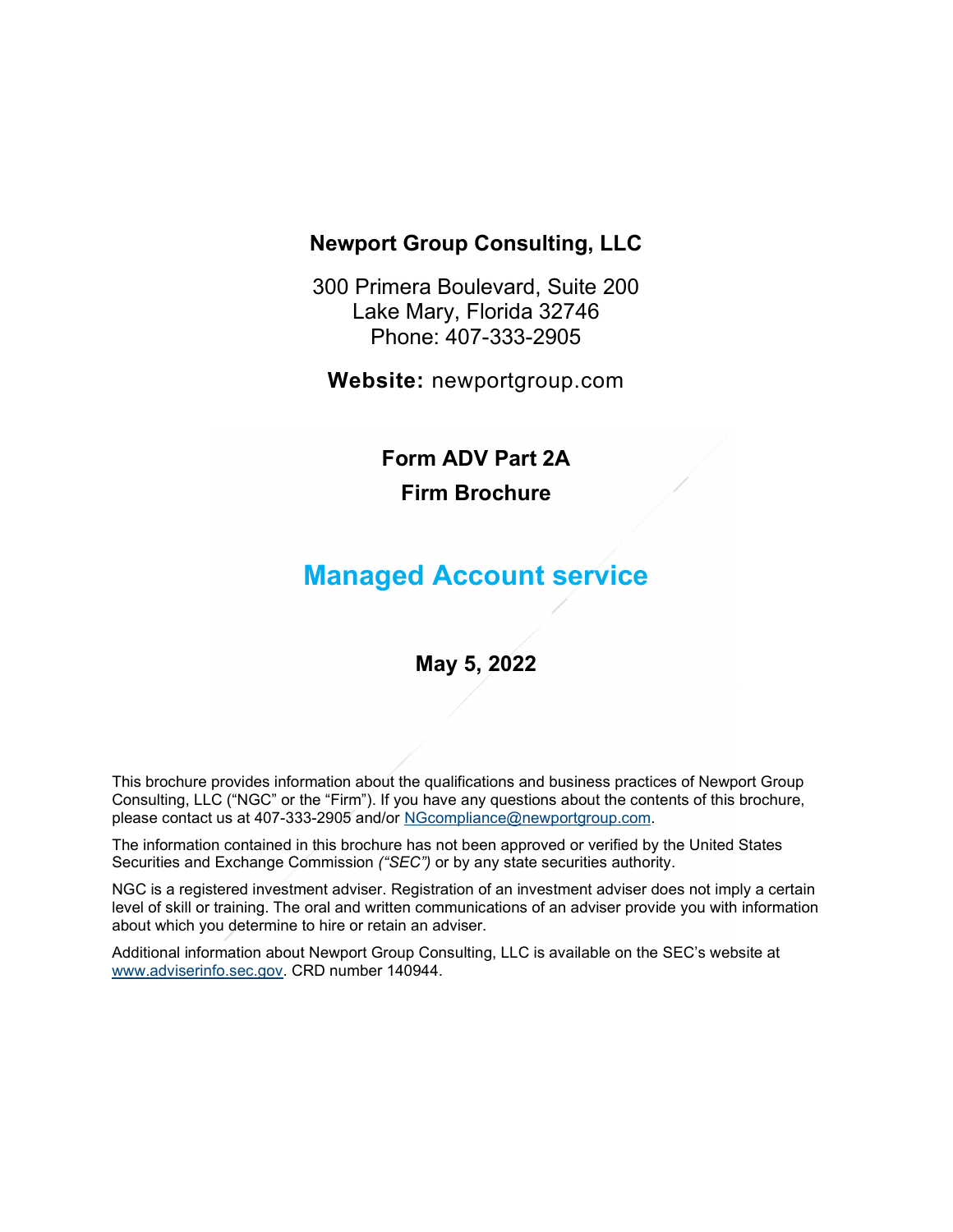

## ITEM 2: MATERIAL CHANGES

The following summary discusses material changes to the NGC Form ADV, Part 2A Managed Account services (the "Brochure"), dated March 31, 2022. Consistent with the SEC rules we will provide you with a summary of any material changes to this and subsequent Brochures within 120 days of the close of our fiscal year, which is December 31<sup>st</sup>.

#### Summary of Material Changes:

- (i) Item 4A (Background) has been updated to reflect the new ownership as a result of Ignite Acquiror, Inc.'s (an Ascensus subsidiary) acquisition of Newport.
- (ii) Item 10 has been updated to reflect industry affiliations as a result of Ignite Acquiror, Inc.'s (an Ascensus subsidiary) acquisition of Newport.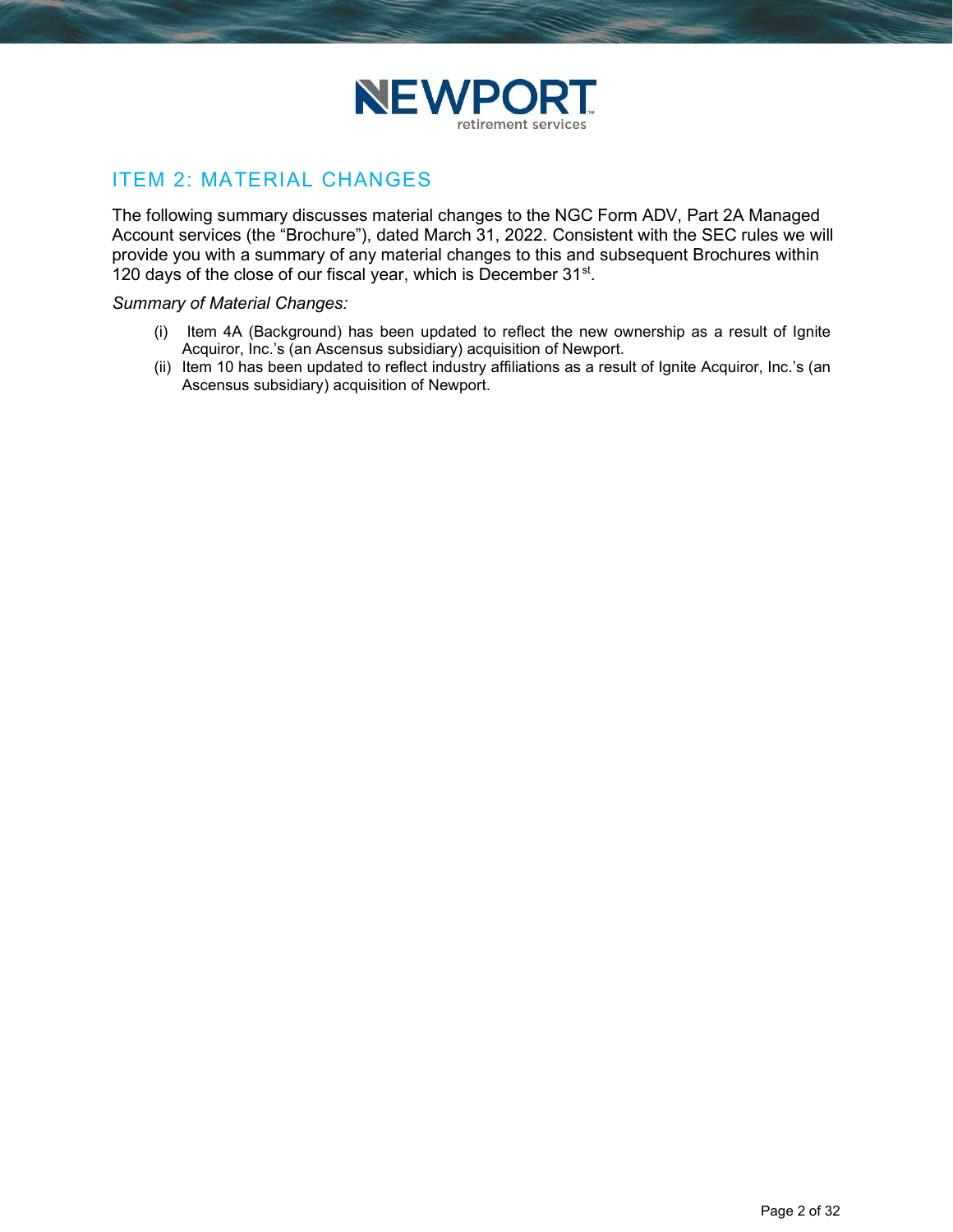

# ITEM 3: TABLE OF CONTENTS

| Item 1: Cover Page                                                                                |                |
|---------------------------------------------------------------------------------------------------|----------------|
| Item 2: Material Changes                                                                          | $\overline{2}$ |
| Item 3: Table of Contents                                                                         | 3              |
| Item 4: Advisory Business                                                                         | $\overline{4}$ |
| Item 5: Fees and Compensation                                                                     | 8              |
| Item 6: Performance–Based Fees and Side–By–Side Management                                        | 8              |
| Item 7: Types of Clients                                                                          | 8              |
| Item 8: Methods of Analysis, Investment Strategies and Risk of Loss                               | 9              |
| Item 9: Disciplinary Information                                                                  | 13             |
| Item 10: Other Financial Industry Activities and Affiliations                                     | 13             |
| Item 11: Code of Ethics, Participation or Interest in Client Transactions and Personal Trading 13 |                |
| Item 12: Brokerage Practices                                                                      | 14             |
| Item 13: Review of Plan Accounts                                                                  | 14             |
| Item 14: Client Referrals and Other Compensation                                                  | 15             |
| Item 15: Custody                                                                                  | 16             |
| Item 16: Investment Discretion                                                                    | 16             |
| Item 17: Voting Client Securities                                                                 | 16             |
| Item 18: Financial Information                                                                    | 16             |
| Item 19: Privacy Policy                                                                           | 17             |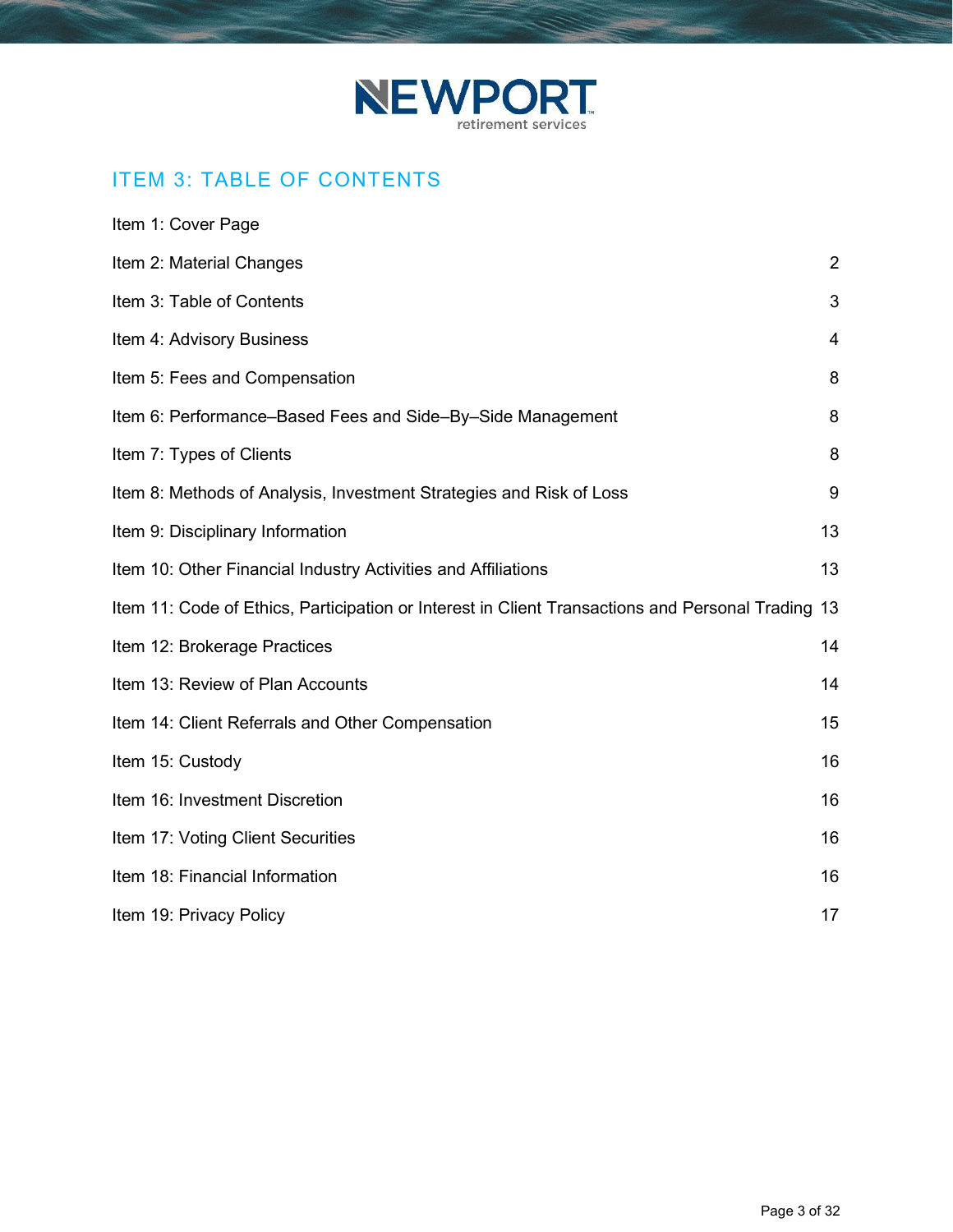

## ITEM 4: ADVISORY BUSINESS

### A. Background

### About Newport Group Consulting, LLC and Newport Group, Inc.

Newport Group Consulting, LLC ("NGC") as a Registered Investment Adviser has been in business since April 2006. NGC provides institutional investment and fiduciary consulting services primarily to retirement plans, their sponsors, and their participants. Many of these plans provide for participant–directed investments.

NGC is a wholly owned subsidiary of Newport Group, Inc. ("NGI" or "Newport"). NGI is a provider of retirement plan administration and recordkeeping services. NGI is wholly owned subsidiary of Newport Group Holdings, L.P. Newport Holdings GP I, LLC serves as the General Partner of Newport Group Holdings, L.P.

Ignite Acquiror, LLC. indirectly controls NGC, with 100% interest in Newport Group Holdings, L.P. Additional information about NGC products, structure and directors is provided on Part 1 of NGC and ADV Part 1 which is available online at http://www.adviserinfo.sec.gov.

NGC is affiliated with Newport Group Securities, Inc. ("NGS"), a dually registered investment adviser and broker-dealer and Newport Trust Company ("NTC"), a limited chartered New Hampshire based trust company that provides America's leading corporations and institutions with institutional trustee and independent fiduciary services for retirement plans. NGS is a wholly owned subsidiary of Newport Group Holding, L.P. and NTC is a wholly owned subsidiary of Newport Group, Inc. NTC serves as a qualified custodian to some sponsors of employee retirement plans where NGC offers advisory services, as described in section B, to the plan sponsor. Please refer to Item 15 for more information.

Newport's management believes that none of the indirect relationships that the Firm may have are material to the business of the registered investment adviser and do not cause a conflict of interest with the activities on behalf of its clients.

### About NextCapital Group, Inc.

NextCapital Group, Inc. ("NextCapital"), through its subsidiaries, is a leading provider of portfolio management and 401(k) managed account software. NextCapital's founding team was responsible for building out the first automated 401(k) portfolio management platform, the first digital wealth advisor and one of the first online banks. NextCapital's wholly owned subsidiary, NextCapital Software, Inc. ("NextCapital Software"), licenses financial and forecasting software to Newport. Next Capital Advisers, Inc. licenses its algorithm for portfolio personalization services to Newport. The personalization methodology is used for clients that have retained NGC as the Managed Account provider.

### B. Advisory Services

#### Managed Account service

The Managed Account service ("Managed Account", "MA", "MA service") is a web-enabled financial advisory service offered to sponsors of participant-directed defined contribution retirement plans, including 401(k), 457(b) governmental and ERISA 403(b) plans, Pooled Employer Plans (PEPs) and other compatible qualified plans. The responsible plan fiduciaries who wish to offer the Managed Account service to participants in the plan enter into a discretionary management agreement with NGC under which full discretionary management responsibilities are delegated to NGC as provided under § 3(38) of the Employee Retirement Income Security Act of 1974, as amended ("ERISA"). NGC may also perform as subadvisor to a third-party manager providing the Managed Account service.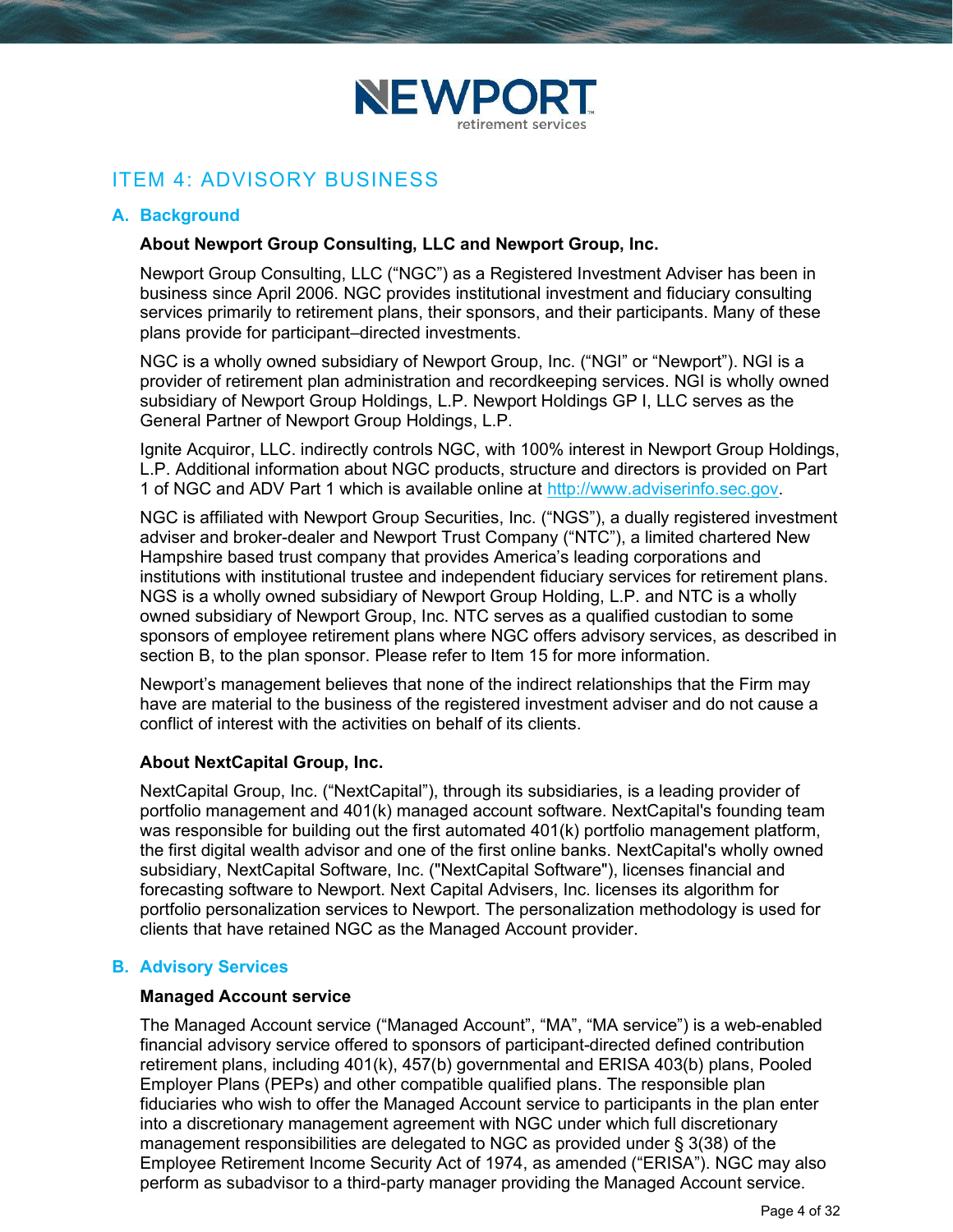

Plans receiving the Managed Account service are referred to herein as "Plans", enrolled participants as "Participants" and Participant accounts in the Plan are referred to as an "Account" or "Accounts").

In providing the MA service, NGC utilizes technology provided by NextCapital that is integrated into Newport Group, Inc.'s retirement plan recordkeeping system. The Managed Account service allows a Participant to develop a savings and investment strategy designed to reach a stated retirement goal, utilizing the registered mutual funds, collective investment funds and/or exchange-traded funds that are designated investment alternatives under the Plan. NGC has no fiduciary responsibility for selecting the designated investment alternatives offered by the Plan.

Once subscribed, the Managed Account service will provide point in time advice for selfimplementation OR discretionary management for subscribed or defaulted participants. Advice and discretionary management are both based on information including, but not limited to; current age, current salary, current account balance, current contributions, and an assumed retirement age and other key data points. Participants can change their anticipated retirement age and add information about the value of assets they own outside of the Plan (including any brokerage accounts, savings accounts, other retirement plans, IRAs and financial assets they own) and their anticipated Social Security benefits. Participants can also include information about their spouse's income, their education level, level of salary risk, other income sources and their health information. All of the information collected is incorporated into a proprietary algorithm to determine the Participant's retirement income target for his or her Plan account, at the anticipated retirement age. The algorithm will assign a deferral rate and a risk appropriate portfolio for the Participant. By subscribing to the Managed Account service, it is expected that the Participant will periodically update his or her information as necessary or as the information changes.

Participants considering the Managed Account service will be able to see online a recommended asset allocation based on the retirement target generated by the Managed Account service after the Participant has added any information described above. At that time, the Participant may proceed to enroll in the Managed Account service or may choose to implement the proposed allocation without enrolling in the Managed Account service ("self-implementation"). When self-implementation occurs, NGC does not charge a fee for its recommendation. NGC does not provide any ongoing investment monitoring or advice services with respect to the Plan accounts of Participants who self-implement.

The Managed Account service can be utilized as a Qualified Default Investment Alternative ("QDIA") for the Plan, and when so utilized, will derive the Participant's retirement target based on the default assumptions above and the automatic deferral percentage (including any auto-escalation) as required by the Plan document.

The Managed Account service requires the electronic transmission of Participant information to NGI, NGC and NextCapital. The "default" information described above is provided by the Plan sponsor to NGI under confidentiality provisions of its services agreement for record keeping services. The sponsor consents to the disclosure of such information to NGC and NextCapital under its services agreement with NGC. Participants who subscribe to the Managed Account service are required to execute a Managed Account service Participation Agreement which provides the Participant's additional consent to the disclosure to NGI, NGC and NextCapital of all information voluntarily supplied by the Participant. NextCapital has adopted data security and privacy standards not less stringent than those that NGI and NGC are subject to under the terms of their respective services agreements with the Plan's fiduciaries. For example, electronic data is fully encrypted in transit and at rest on both NGI and NextCapital's servers, and both NGI and NextCapital assume responsibility under their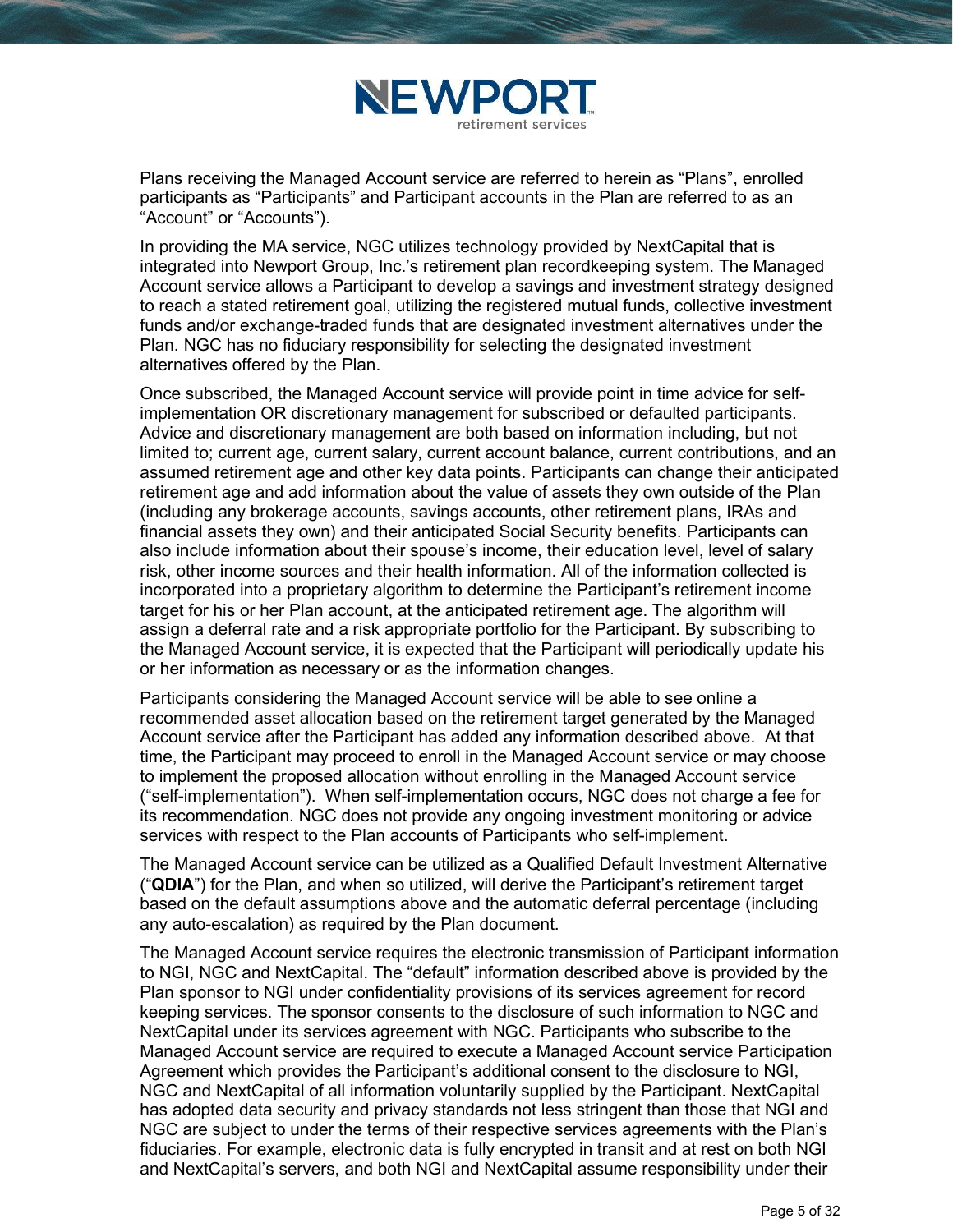

service agreements and applicable state and federal laws to maintain the confidentiality and security of Participant information.

### Discretionary Management

NGC provides the Managed Account service to Participants under the authority and discretion delegated to NGC under a written investment management agreement with the Plan's named fiduciaries, as described in §3(38) of ERISA. NGC, and not the Plan sponsor, is the Plan fiduciary responsible under ERISA for the investment decisions made in managing Participant Accounts. Participants that elect to make investment allocation decisions while subscribed to the Managed Account service will be unsubscribed from the MA service.(See "Termination", below.)

The Managed Account service will generate multiple simulations of possible retirement outcomes for the Participant. Based on these simulations, the Managed Account service will manage the Participant's allocations among predetermined portfolios such that the Participant's individual retirement target is expected to be achieved in most of the simulations. The portfolio that will be selected for implementation considers, among other factors, long-term capital markets expectations, volatility, expected return, and correlations among asset classes. The set of portfolios that offer the highest expected return for various levels of risk is often referred to as the "efficient frontier."

Upon enrolling in the Managed Account service, NGC determines how to transition the Participant's Account and future contributions toward the retirement target. Except as described below, the Managed Account service applies to a Participant's entire Plan account. NGC has no authority to direct investments into "restricted investments", including participant-directed brokerage accounts, employer securities, employer real property or any other alternative that is not a registered mutual fund, collective fund or exchange-traded fund. However, upon a Participant's enrollment, NGC is authorized to reallocate all of the Participant's existing investments, including any allocations to restricted funds. Mandatory investments (e.g., matching contributions required under the terms of the Plan to be allocated to employer stock) are excluded from the Managed Account service. Participants will need to liquidate any investments in a Participant-directed brokerage account (also known as "brokerage windows") in order to utilize the managed account service.

#### Sub-Advice

The Managed Account service may be offered to sponsors as a turnkey service with NGC as the discretionary manager (as described above) or through other, unrelated investment advisers who advise retirement plans that are record kept on the Newport Group, Inc. recordkeeping system. Such advisers may retain NGC to provide portfolio personalization services included within the Managed Account service. When acting as sub-adviser, the third party manager retains NGC under a separate advisory agreement which specifies the fees payable to NGC. Fees are negotiable, but generally do not exceed 30 bps.

#### Plan Account Aggregation

NextCapital provides an account aggregation tool that allows Participants to link external investment accounts to their Plan account. External account information may be incorporated into the Managed Account service. Neither NGI nor NGC has responsibility to inquire or to verify the accuracy of account information imported through the account aggregation tool. Further, since the tool is provided by a third party, neither NGI nor NGC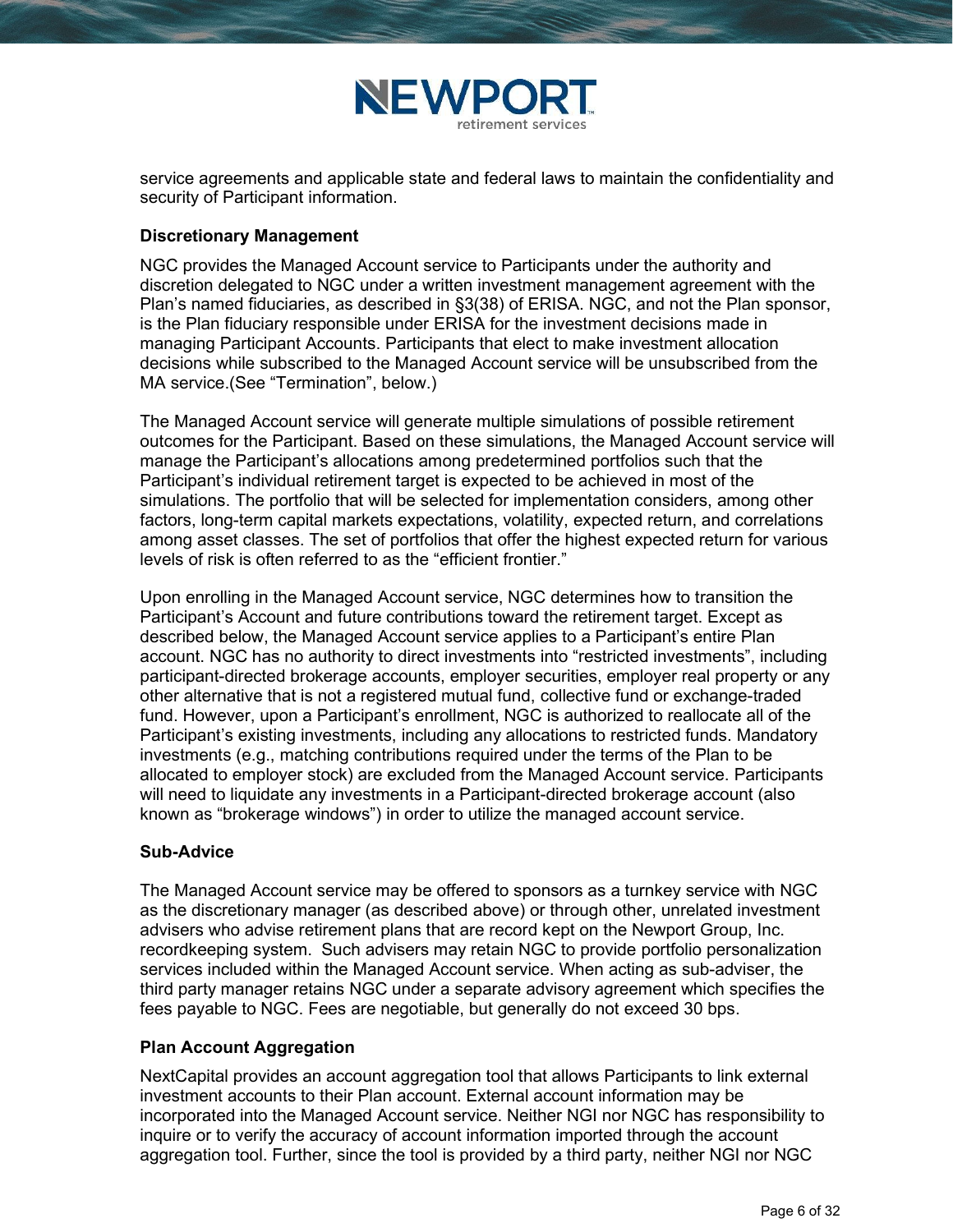

can guarantee or provide support for the functionality and interaction of the account aggregation tool with third-party organizations.

### No Financial Planning Advice

It is important to understand that NGC is not providing Participants with personal financial planning advice nor is it attempting to tailor their plan account allocations as part of a broader financial plan. The personal information a Participant provides is used by NGC and NextCapital to ascertain his or her risk profile and in making other decisions about allocating the Participant's Account initially and over time. Participants who desire to have their Plan Account included within a personal financial plan tailored to their specific needs are advised in the Participation Agreement to obtain independent investment advice. If a Participant desires to have his or her personal financial advisor recommend an allocation for the Participant's Plan account, the Participant is advised in the Participation Agreement to not subscribe to the Managed Account service. If an enrolled Participant directs his or her Account based on the advice of a personal financial planner, the MA service will terminate automatically.

### Limitations on Tax and Estate Planning Suggestions

Any resource or information presented to an individual in conjunction with the Managed Account service is not tax, accounting, or legal advice, and may not be relied upon for the purpose of avoiding any tax liabilities or penalties. NGC does not provide tax, accounting or legal advice. Participants are encouraged to review any planned financial transactions or arrangements that may have tax, accounting or legal implications with their personal professional advisors regarding their particular circumstances.

As described above, investment advice is based on each Participant's specific retirement target. NGC's discretion is restricted by the Plan fiduciaries to certain of the Plan's designated investment alternatives. The Managed Account service excludes certain restricted securities described above, including participant-directed brokerage accounts, employer securities and employer real property. An enrolled Participant may not impose further restrictions on NGC's discretion to allocate the Participant's Account among certain securities or types of securities. A Participant has no discretion to manage any part of his or her Account while enrolled in the Managed Account service. If such discretion is exercised, the Managed Account service is terminated automatically.

NGC does not participate in wrap fee programs.

C. The Managed Account program became effective October 1, 2019. As of December 31, 2021 the Managed Account program has approximately \$29,546,450 of discretionary assets under management. As of December 31, 2021, NGC has \$12,085,414,560 of non–discretionary and \$941,526,791 of discretionary assets under management.

## ITEM 5: FEES AND COMPENSATION

### Managed Account Service Fees

NGC charges an annual fee at the rate of up to 0.45% of the Participant's Account balance. Fees are negotiable by Plan. Fees are calculated monthly in arrears based on the Account balance at month end. Fees are deducted from the Participant's Account in the month following each period end.

Fee Example: If the Participant's Account has a balance of \$10,000 as of June 30, the monthly fee of \$3.75 (\$10,000 x 0.45% rate / 12 months), would be deducted from the Participant's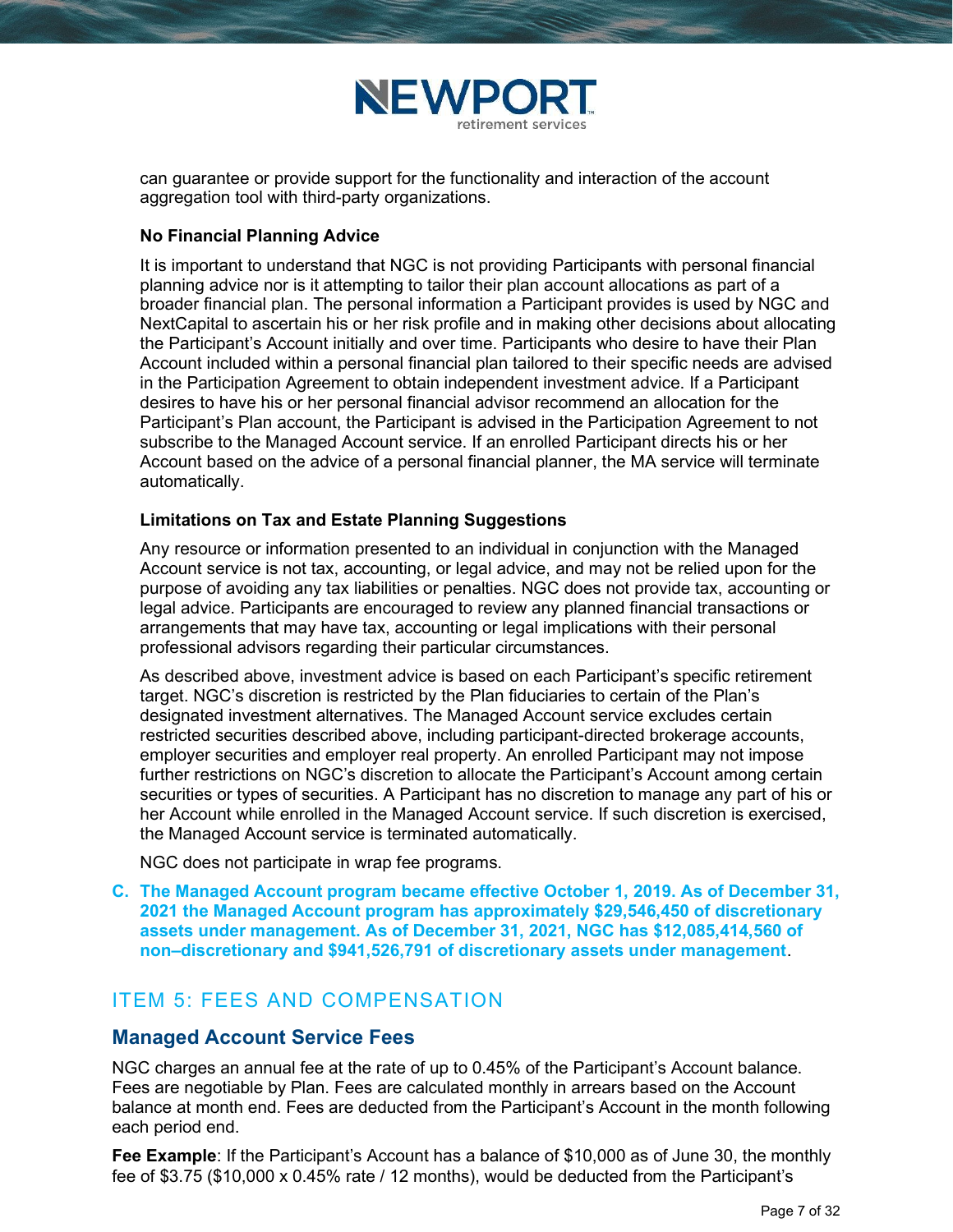

Account in July, and would reflect on the October quarterly statement for the quarter beginning July 1 and ending September 30. Monthly fees are reflected in real time on NGI's participant website.

When NGC acts as sub-adviser, its fees are deducted from the manager's total fee, and the balance is paid to the manager.

No fees are charged when a Participant considering the Managed Account service chooses to self-implement the recommended initial asset allocation without enrolling in the service.

Fees are charged to all Participants with subscribed Accounts, whether via affirmative subscription or defaulted, on the last day of the month. NGC's full monthly fee is charged to Participants who enroll in the Managed Account service (or are defaulted into the Managed Account service in the case of a QDIA) during the month. However, no fee is charged for the month if a Participant terminates the service before the last day of the month.

The dollar amount (but not the rate) of NGC's fee will vary as the Participant's Account balance changes. NGC's fee will not vary based on the investment allocation. When acting as the discretionary manager, NGC is the sole recipient of the fee. When acting as sub-adviser, NGC is the sole recipient of the sub-advisory fee. NGC receives no other fees for the Managed Account service. Specifically, NGC receives no compensation from mutual fund companies, ETF providers or any other investment manager utilized within the MA service.

NGC invests a Participant's account among the Plan's designated investment alternatives. Each investment fund that is a designated investment alternative has its own expenses that typically include an annual percentage of the fund's assets (an "expense ratio") that is deducted periodically from a fund's investment returns and may include other fees. The fees charged by the funds are in addition to NGC's fees for providing the Managed Account service. Funds selected by the Plan's named fiduciaries are shown on the Participant's annual Plan investment disclosure document from the Plan sponsor, where you may review the fees and investment performance of each fund. You may also find this information in the fund prospectuses.

## **Termination**

NGC will continue to manage the Participant's Account until (i) the Participant terminates the Managed Account service or (ii) the agreement between the Plan's responsible plan fiduciaries and NGC to provide the Managed Account service to the Plan is terminated. Participants may terminate the Managed Account service at any time by making their own investment allocations or allocating their plan account among other investment alternatives offered under the Plan. Participants may also cancel by selecting the "Unsubscribe" button from within the Managed Account service's user interface. There are no fees or penalties for cancelling the Managed Account service. Upon termination, the Participant assumes full responsibility for allocating his or her Plan account among the Plan's investment options. Participants who unsubscribe will remain invested according to NGC's most recent allocation until the Participant changes it. Participants also will remain invested in the last NGC allocation if the service agreement between NGC and the Plan fiduciaries is terminated. NGC is not responsible for a Participant's investments following termination of the Managed Account service.

No NGC fee is charged for the month of termination unless termination occurs on the last day of the month. This means no fee for the Managed Account service will be deducted from the Participant's Account in the following month. The Participant may notice fees deducted from their Account on the Participant's quarterly statements after the Managed Account service terminates. These "trailing fees" are the total fees for the quarter deducted from the Participant's account for the months in the quarter prior to the month of termination.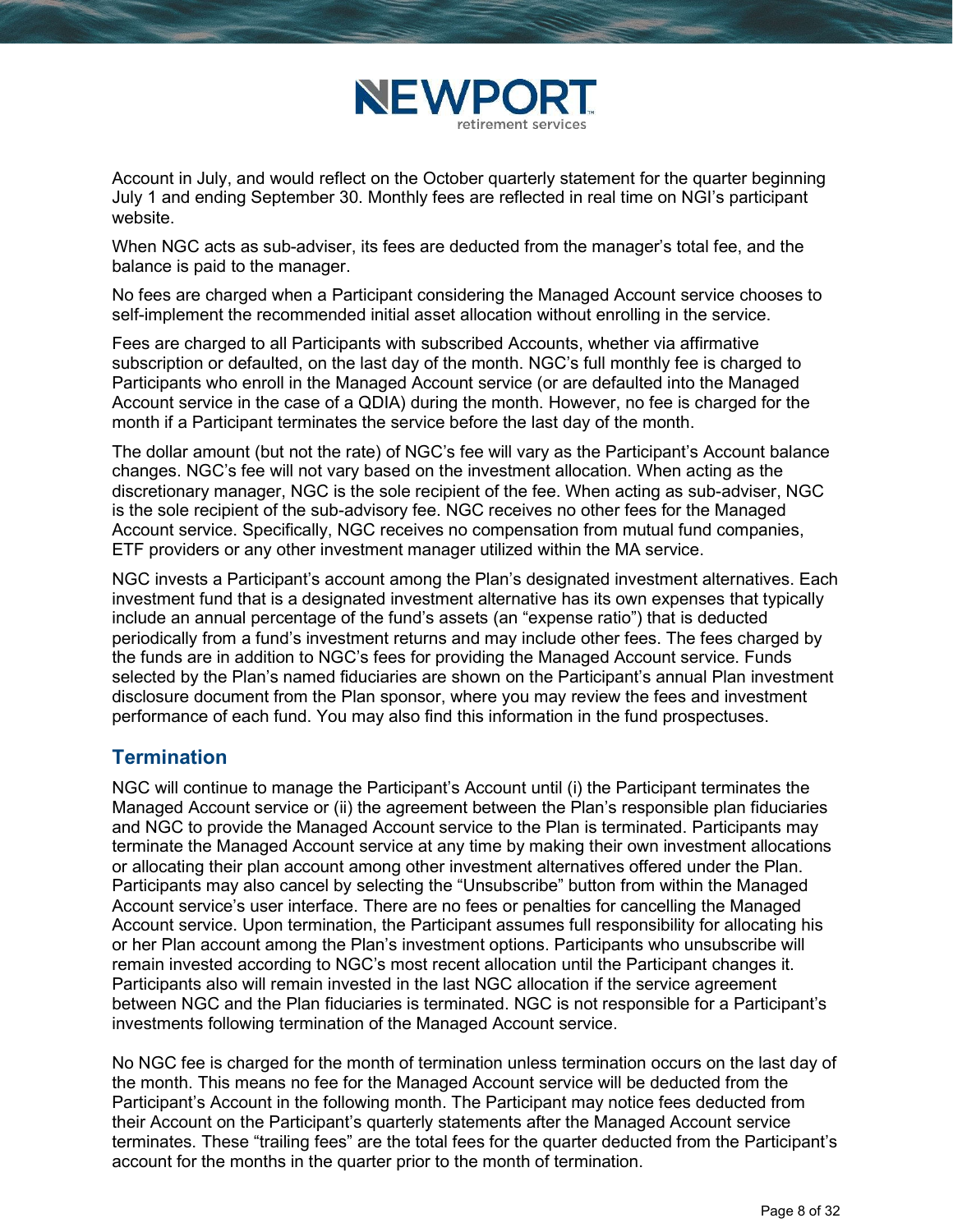

## ITEM 6: PERFORMANCE–BASED FEES AND SIDE–BY–SIDE MANAGEMENT

NGC does not engage in Performance–Based Fee and Side–by–Side Management of accounts.

# ITEM 7: TYPES OF CLIENTS

The Managed Account service generally provides portfolio management services to participantdirected retirement plans record-kept by NGI.

NGC's discretionary authority to manage participant accounts is derived from a delegation of investment management authority from the named fiduciaries of the retirement plan. Under ERISA, the named fiduciaries are responsible for the investment of the plan's assets and can, under procedures specified in the plan document, delegate investment responsibilities to third parties. The named fiduciaries generally may delegate full discretionary investment responsibilities to an investment manager described in § 3(38) of ERISA. Qualified investment managers under §3(38) include registered investment advisers under the Investment Advisers Act of 1940, such as NGC.

When acting as sub-adviser, NGC's client is the discretionary investment manager responsible for providing the Managed Account service. The manger is a registered investment adviser unrelated to NGC and its affiliates. In such cases, the discretionary manager is responsible for obtaining the required delegations of fiduciary authority that enable the manager to provide Managed Account service to the enrolling Plans.

The Managed Account service is provided as a plan feature that is selected by Participants. Newport does not provide the Managed Account service alongside other managers to a Plan in such a manner that the Participant have a choice of managers.

# ITEM 8: METHODS OF ANALYSIS, INVESTMENT STRATEGIES AND RISK OF LOSS

A. NGC provides asset allocation advice using Modern Portfolio Theory (MPT) and a mean– variance framework. MPT is a theory on how one can construct portfolios to maximize expected return for a given level of risk. Mean-variance analysis is the process of weighing risk (variance) against expected return. In general, the firm's approach is to construct portfolios that have the highest expected return for the given level of risk given the opportunity set of asset classes and applicable constraint model. Investing in securities involves risk of loss of principal. NGC's risk management methodology does not protect against loss. Participants should consider their own investment goals, time horizon and risk tolerance in addition to their ability to withstand market losses prior to investing.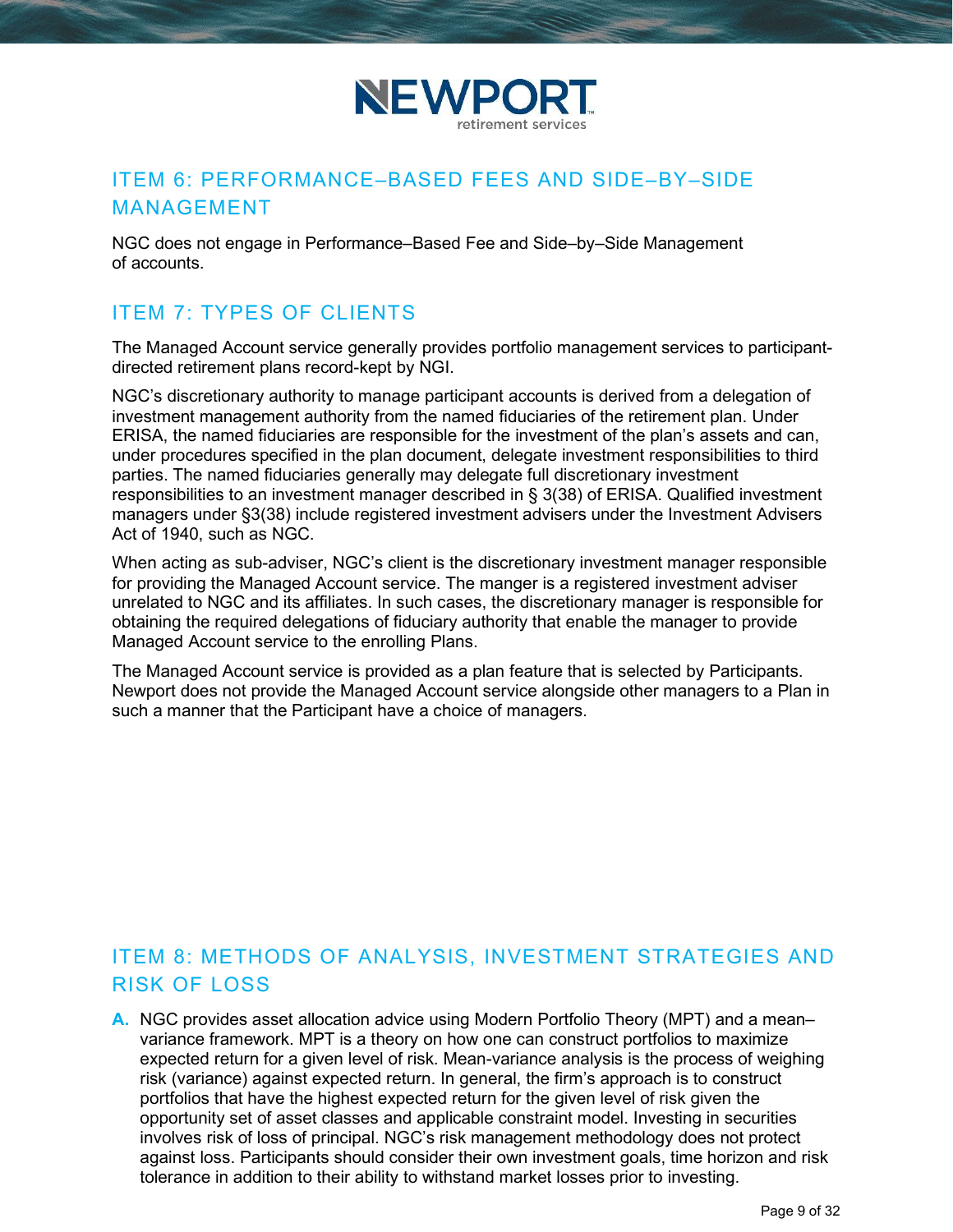

**B.** Participants should carefully review the allocation set by the Managed Account service and underlying funds' prospectuses prior to investing. The following risks may not be allinclusive, but should be considered carefully before subscribing to the Managed Account service:

Equity Securities Risk: Stock markets are volatile and can decline significantly in response to adverse issuer, political, regulatory, market, or economic developments. Different parts of the market can react differently to these developments. Value and growth stocks can perform differently from other types of stocks. Growth stocks can be more volatile. Value stocks can continue to be undervalued by the market for long periods of time. In addition, stock investments may be subject to risks related to market capitalization as well as company-specific risk.

Fixed Income Securities Risks: Fixed Income Securities Risks: Investments in fixed income securities involves a variety of risks, including the issuer's insolvency (its inability to pay its obligations when due); decreases in market liquidity (the fund may be unable to sell its securities holdings at the price it values the security or at any price); and rising interest rates (rising rates result in lower market prices for debt securities). Volatility in interest rates and in fixed income markets may increase the risk that the fund's investment in fixed income securities will go down in value.

Exchange-traded Funds: Exchange-traded funds present market and liquidity risks, as they are listed on a public securities exchange and are purchased and sold via the exchange at the listed price, which prices will vary based on current market conditions and may deviate from the net asset value of the exchange-traded fund's underlying portfolio.

Exchange-traded Fund (ETF) and Mutual Fund Risks: ETF or mutual fund performance may not exactly match the performance of the index or market benchmark that the ETF or mutual fund is designed to track for many reasons, including the ETF or mutual fund will incur expenses and transaction costs not incurred by any applicable index or market benchmark; certain securities comprising the index or market benchmark tracked by the ETF or mutual fund may, from time to time, be temporarily unavailable; certain ETFs or mutual funds may use synthetic products to reduce tracking error with the market benchmark tracked by the fund which relies on the synthetic counterparty to carry through with its obligation to pay the agreed upon index return. If that does not occur, the ETF or mutual fund risks incurring losses that would impact investors; and supply and demand in the market for either the ETF and/or for the securities held by the ETF or mutual fund may cause the ETF or mutual fund shares to trade at a premium or discount to the actual net asset value of the securities owned by the ETF or mutual fund.

Category or Style Risk: During various periods of time, one category or style may underperform or outperform other categories and styles.

Market Risk: The price of a security, bond, or mutual fund and/or exchange-traded fund may drop in reaction to tangible and intangible events and conditions. This type of risk is caused by external factors independent of a security's particular underlying circumstances. For example, political, economic, and social conditions may trigger market events.

Market Trading Risk: The risk that an active secondary trading market for a fund does not continue once developed, that a fund may not continue to meet a listing exchange's trading or listing requirements, or that a fund's shares trade at prices other than the fund's net asset value.

Non–Diversification Risk: Some funds may be classified as a "non–diversified" portfolio which means it may hold fewer securities than a diversified fund because it may invest a greater percentage of its assets in a smaller number of securities. Holding fewer securities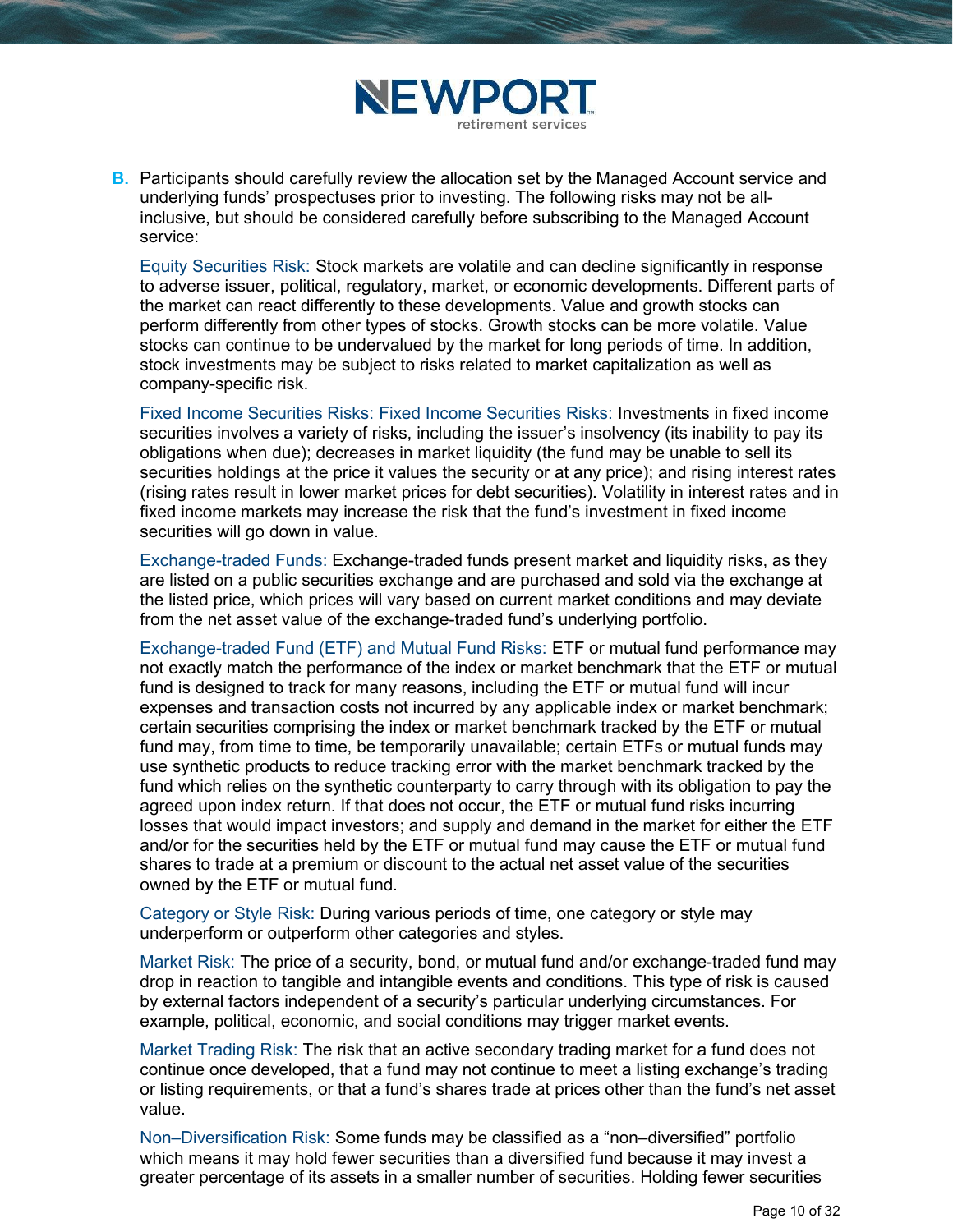

increases the risk that the value of a fund could go down because of the poor performance of a single investment.

Foreign Investment Risk: Investments in foreign securities may be riskier than U.S. investments because of factors such as unstable international, political and economic conditions, currency fluctuations, foreign controls on investment and currency exchange, foreign governmental control of some issuers, potential confiscatory taxation or nationalization of companies by foreign governments, withholding taxes, a lack of adequate company information, less liquid and more volatile exchanges and/or markets, ineffective or detrimental government regulation, varying accounting standards, political or economic factors that may severely limit business activities, and legal systems or market practices that may permit inequitable treatment of minority and/or non–domestic investors. Investments in emerging markets may involve these and other significant risks such as less mature economic structures and less developed and more thinly–traded securities markets.

Currency Risk: The performance of a fund may be materially affected positively or negatively by foreign currency strength or weakness relative to the U.S. dollar, particularly if a fund invests a significant percentage of its assets in foreign securities or other assets denominated in currencies other than the U.S. dollar.

Derivatives Risk: The use of derivatives is a highly specialized activity that involves a variety of risks in addition to and greater than those associated with investing directly in securities, including the risk that: the party on the other side of a derivative transaction will be unable to honor its financial obligation; leverage created by investing in derivatives may result in losses to the portfolio; derivatives may be difficult or impossible for the portfolio to buy or sell at an opportune time or price, and may be difficult to terminate or otherwise offset; derivatives used for hedging may reduce or magnify losses but also may reduce or eliminate gains; and the price of commodity-linked derivatives may be more volatile than the prices of traditional equity and debt securities.

Interest Rate Risk: the risk that fixed-income securities will decline in value because of an increase in interest rates; a fund with a longer average portfolio duration will be more sensitive to changes in interest rates than a fund with a shorter average portfolio duration.

Credit Risk: the risk that a fund could lose money if the issuer or guarantor of a fixed income security, or the counterparty to a derivative contract, is unable or unwilling to meet its financial obligations.

Issuer Risk: the risk that the value of a security may decline for reasons directly related to the issuer, such as management performance, financial leverage and reduced demand for the issuer's goods or service.

Liquidity Risk: the risk that a particular investment may be difficult to purchase or sell and that a fund may be unable to sell illiquid *(non–marketable)* securities at an advantageous time or price.

Mortgage–Related and Other Asset–Backed Risk: the risks of investing in mortgage–related and other asset–backed securities, including interest rate risk, extension risk and prepayment risk.

Leveraging Risk: the risk that certain transactions of a fund, such as reverse repurchase agreements, loans of portfolio securities, and the use of when–issued, delayed delivery or forward commitment transactions, or derivative instruments, may give rise to leverage, causing a fund to be more volatile than if it had not been leveraged.

Management Risk: the risk that there is no guarantee that the investment techniques and risk analyses applied by an investment manager will produce the desired results, and that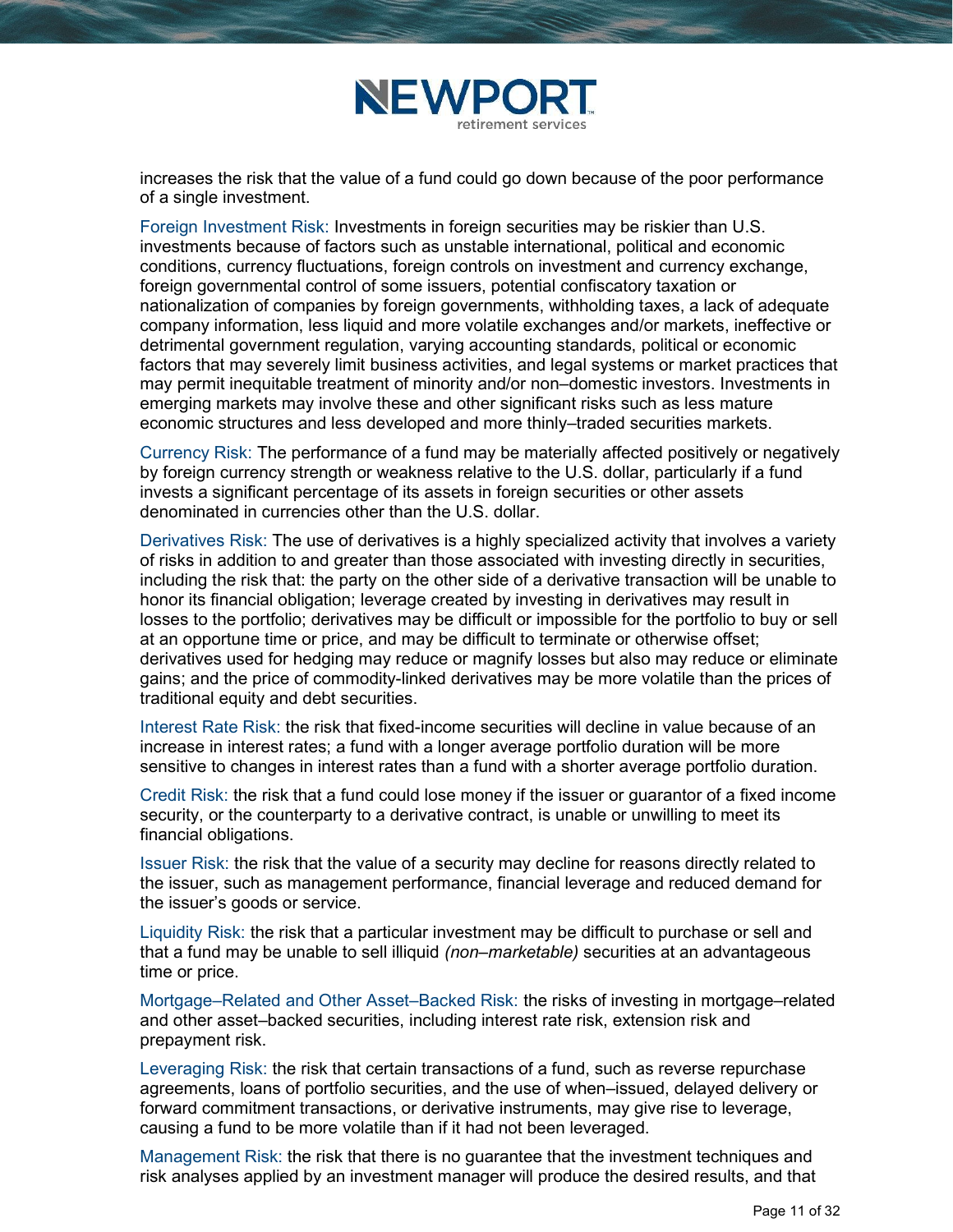

legislative, regulatory, or tax developments may affect the investment techniques available to a particular investment/portfolio manager in connection with managing a fund and may also adversely affect the ability of a fund to achieve its investment objective.

Inflation Risk: When any type of inflation is present, purchasing power may be eroding at the rate of inflation.

Reinvestment Risk: This is the risk that future proceeds from investments may have to be reinvested at a potentially lower rate of return (i.e., interest rate). This relates primarily to fixed income securities.

## Additional Risk Considerations

### **Technology**

The use of a technology service and algorithm to provide investment advice, such as that used by the Managed Account service, contains risks that may not otherwise be present with other investment advice services. Risks include, but are not limited to, providing advice with limited information, not incorporating all factors that may be relevant to the individual's situation, incorrect information used or unforeseen errors in calculations. Software integrations between NextCapital Group and NGI's recordkeeping system can present unforeseen risks and errors. The management of assets is limited to the investment in the employer-sponsored defined contribution account and will not manage any other investment accounts held by the participant. Other accounts can be used as a factor for the advice in a limited context. The Managed Account service is not a comprehensive financial advisory service as the service is limited to investing the assets held in the Participant's Account. The Managed Account service is limited to retirement savings and investment through the Plan only. NGC does not provide personal financial advice (for example, NGC will not advise a Participant whether or how to take distributions from the Plan or what to do with a distribution from the Plan). Other risks associated with investing identified in this brochure also exist with investing in the Managed Account service and investing in general.

### Risks Associated with Using an Algorithm

The algorithms used by the Managed Account service are designed by NextCapital using inputs and assumptions from NGC. The objective of the algorithms are to reflect NGC's investment philosophy along with generally accepted financial principles for investing retirement plan assets and apply them to individuals using their personalized information. The algorithms are intended to implement a long-term strategic investment strategy, rather than a short-term tactical strategy based upon near-term market movements or expectations of future market outcomes. These models and systems entail the use of sophisticated statistical calculations and complex computer systems, and there is no assurance that the Managed Account service will be successful in carrying out such calculations correctly. The use of algorithms does not suggest that investment returns will be greater than alternative investment strategies, nor does it suggest that the portfolio will not experience losses. The ability of the Managed Account service and the underlying algorithms to successfully implement the intended investment strategy is dependent on many factors, including the mathematical components of the model, the data quality of the information used by the algorithm, changes in market conditions, or other unforeseen factors. All of these factors include the potential for human and other errors. While NGC has established certain systematic rules and processes for monitoring Participant portfolios to ensure they are managed in accordance with their investment objectives, there is no guarantee that these rules or processes will effectively manage the risks associated with algorithms in all market conditions.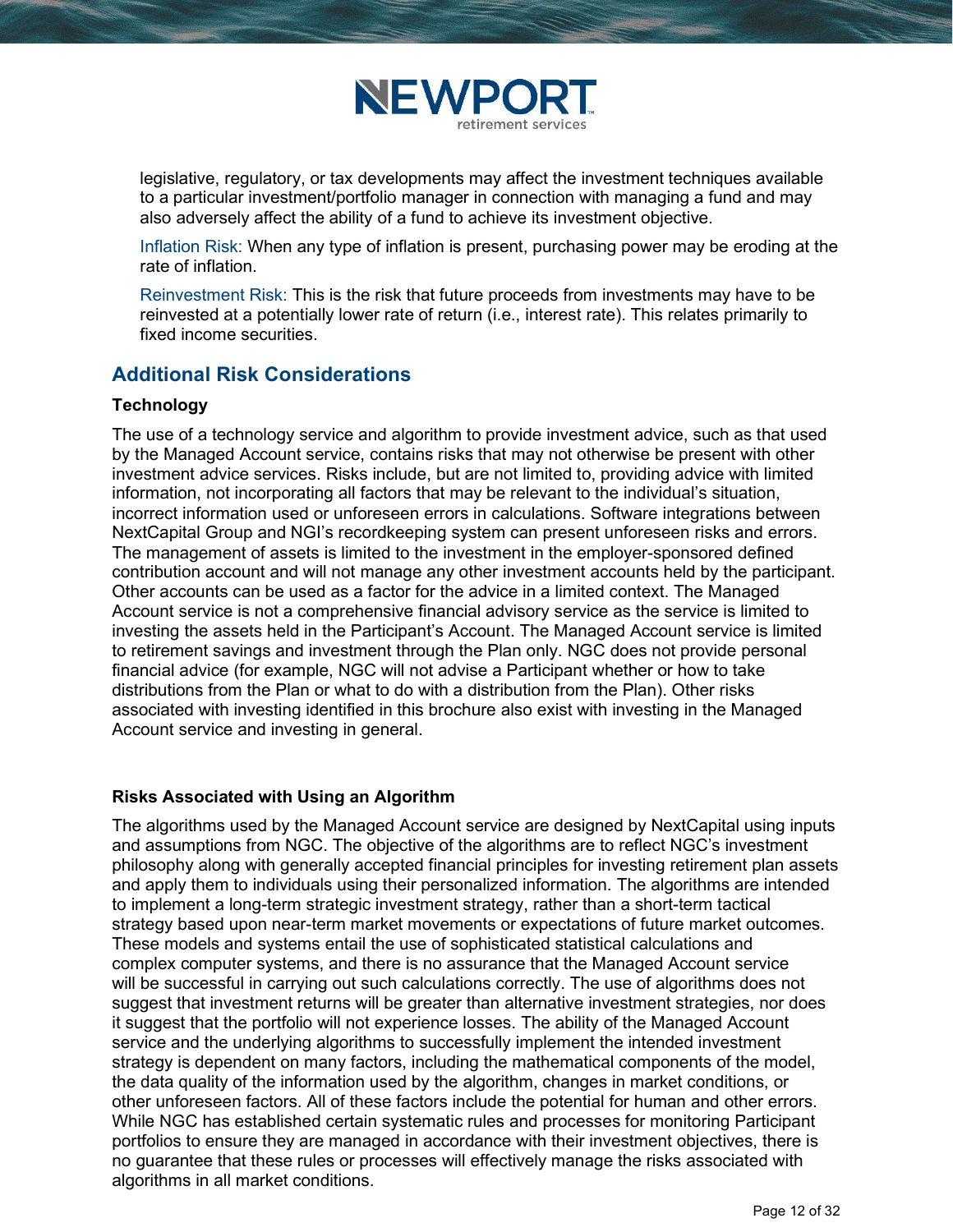

### Accuracy of Information

NGC bases its investment decisions for the Managed Account service on the information provided by the Plan's named fiduciaries and/or Participants. As such, if a named fiduciary and/or Participant were to provide NGC with inaccurate or false information, or fail to provide material information, the quality and applicability of the Managed Account service may be materially impacted. Additionally, NGC may utilize data and information from one or more third party data providers in order to evaluate and analyze securities. If such data and/or information were to prove inaccurate, false or otherwise materially compromised, the Managed Account service may be materially impacted.

### Cyber Security Risk

With the increased use of technologies such as the internet to conduct business, NGC is susceptible to operational, information security, and related risks. In general, cyber incidents can result from deliberate attacks or unintentional events and may arise from external or internal sources. Cyber-attacks include, but are not limited to, gaining unauthorized access to digital systems (e.g., through "hacking" or malicious software coding) for purposes of misappropriating assets or sensitive information; corrupting data, equipment, or systems; or causing operational disruption. Cyber-attacks may also be carried out in a manner that does not require gaining unauthorized access, such as causing denial-of-service attacks on websites (i.e., efforts to make network services unavailable to intended users).

## ITEM 9: DISCIPLINARY INFORMATION

NGC has no disciplinary information to report.

## ITEM 10: OTHER FINANCIAL INDUSTRY ACTIVITIES AND AFFILIATIONS

Some principal executive officers, and other employees and independent contractors of Newport may be Registered Representatives ("RR") of NGS and/or Investment Adviser Representatives of NGC and/or NGS. Additionally, certain individuals are licensed as insurance agents or brokers for one or more affiliated insurance companies.

When acting as an Investment Advisor Representative ("IAR"), individuals associated with NGC operate under a strict fiduciary standard. Apart and aside from NGC's fee–for–service investment consulting business, when acting in both IAR and RR capacities, individuals associated with NGC and NGS are said to be acting in a "dual capacity."

Employees of Newport are not provided additional compensation for the sale of securities or investment advisory services. Independent Contractors associated with NGC have written agreements in place pertaining to their services offered and compensation paid to them for the sale of advisory services and/or securities. Each Independent Contractor is held to the same ethical standards as employees and are required to comply with applicable policies and procedures including Newport Code of Ethics. Their activities are supervised by designated supervisors of Newport.

Newport Group, Inc. and its affiliates provide recordkeeping, plan administration, trustee and/or custodial services to the retirement plan clients of unaffiliated asset managers and/or their affiliates. These asset managers seldom provide sponsorship of, but may attend Newport Group, Inc.'s conferences that bring together industry leaders within the retirement industry.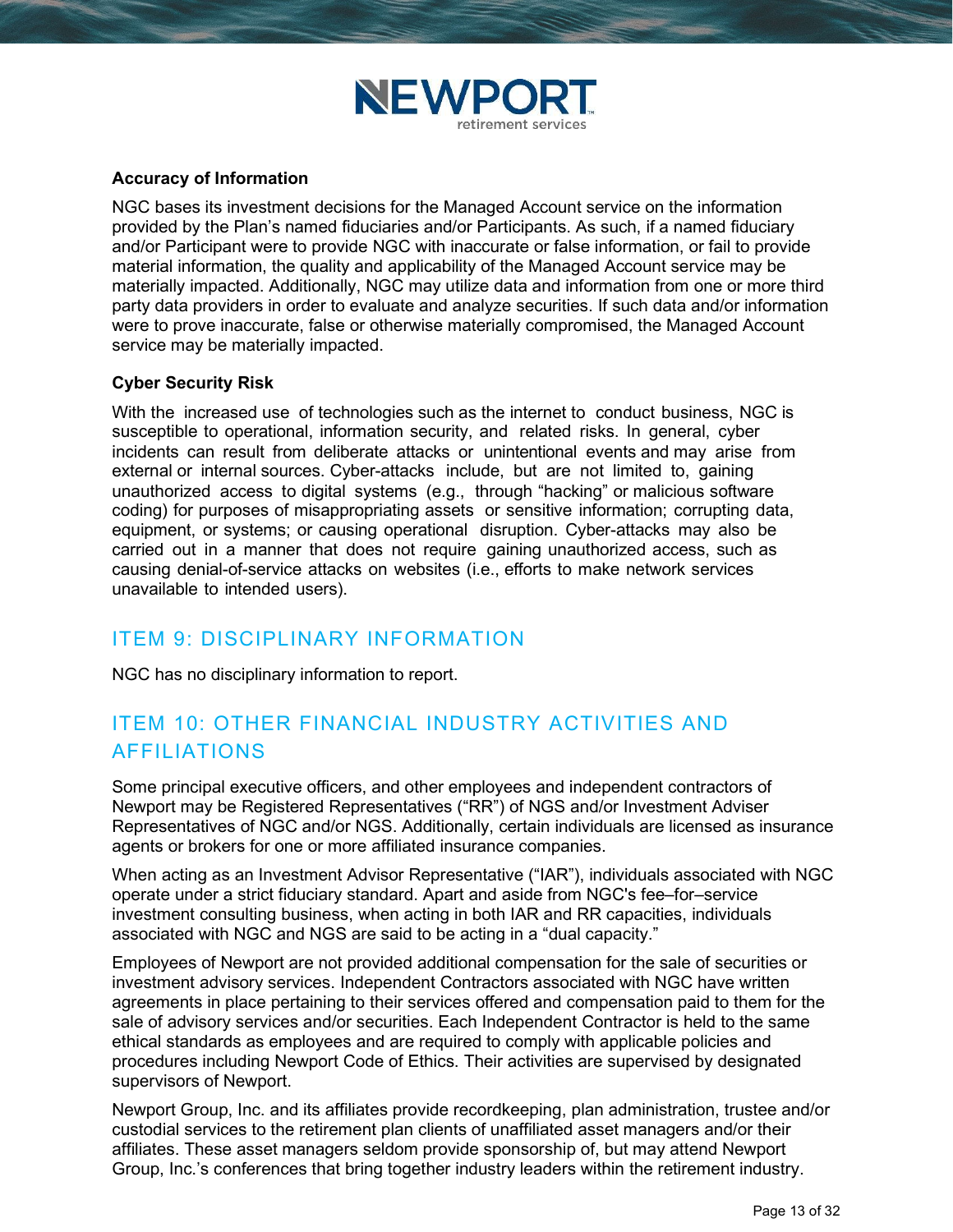

NGC or its affiliate, Newport Group Securities, Inc. ("NGS"), may also act as an independent investment adviser to the in-house retirement plans of financial institutions whose investment managers may be recommended to other Newport clients. Because the Managed Account service utilizes only the menu of investments offered by the Plan, and NGC does not advise on the Plans investment menu when it provides the MA service, any allocation to a fund or product of an institutional client of NGC or NGS would be incidental to the MA service. Further, such institutional clients would have no way of knowing whether a Newport client's decision to invest in their products was directed by NGC. NGC neither prefers nor avoids asset management firms who have any such relationships when determining whether an investment strategy meets NGC's manager selection and monitoring criteria as described herein. The Firm will keep supporting documentation as to why any given investment strategy was recommended to clients that are provided investment consulting services through NGC.

Newport employees occasionally attend training and educational meetings sponsored by asset managers. An asset manager may offer to reimburse an attendees travel, lodging and meal expense to attend these meetings if not in violation of ethical codes of conduct that may be imposed upon the representative either by Newport or other professional affiliation, charter, registration, designation or other overseeing entities. The purpose of the meetings is to provide updates on the asset manager's products or services. Employees are required to request approval to attend these meetings sponsored by asset managers and report related expenses associated with the meeting if reimbursed by the sponsor.

NGC does not receive any direct or indirect compensation from asset managers for the selection of their investment strategies.

Ascensus Investment Advisors, LLC ("AIA") (CRD# 120632) provides investment management services for (i) State government administered Qualified Tuition Plans, also known as 529 education savings plans; (ii) 529 ABLE savings plans (i.e., ABLE Plans created as a result of the passage of the Stephen Beck Jr., Achieving a Better Life Experience Act of 2014 or better known as the ABLE Act); and (iii) State Facilitated Retirement Plans ("SFRP") that are available to employers in certain states who do not offer a qualified retirement plan to its employees. The 529 Plans, 529 ABLE Plans, and SFRP are hereinafter referred collectively as the "Plans".

Ascensus Broker Dealer Services, LLC ("ABDS") (CRD# 36478) is a SEC-registered brokerdealer and has been a member of FINRA since July 1994. ABDS is also a member of the Municipal Securities Rulemaking Board ("MSRB"), the Securities Investor Protection Corporation ("SIPC"), and National Securities Clearing Corporation ("NSCC"). ABDS is authorized to engage in the business of a municipal securities broker with respect to the sale of securities issued by Internal Revenue Code Section Plans, which are pooled investment funds established as trusts by state or local government entities and higher education savings plan and or ABLE trusts established by states. Further information regarding the firm, its management, and its services can be obtained by visiting FINRA's BrokerCheck website http://brokercheck.finra.org.

Ascensus College Savings Recordkeeping Services, LLC ("ACSR") is a SEC registered transfer agent. The firm was registered in January 2013. ACSR provides certain recordkeeping and other administrative services in tandem with AIA and ABDS. These services include maintaining participant-related account records, processing of account-related paperwork and other instructions, and communication/coordination with business partners and clients with respect to daily business and transaction-based activity. Further information regarding the firm, its management, and its services can be obtained by visiting the SEC's EDGAR website www.sec.gov/edgar.shtml.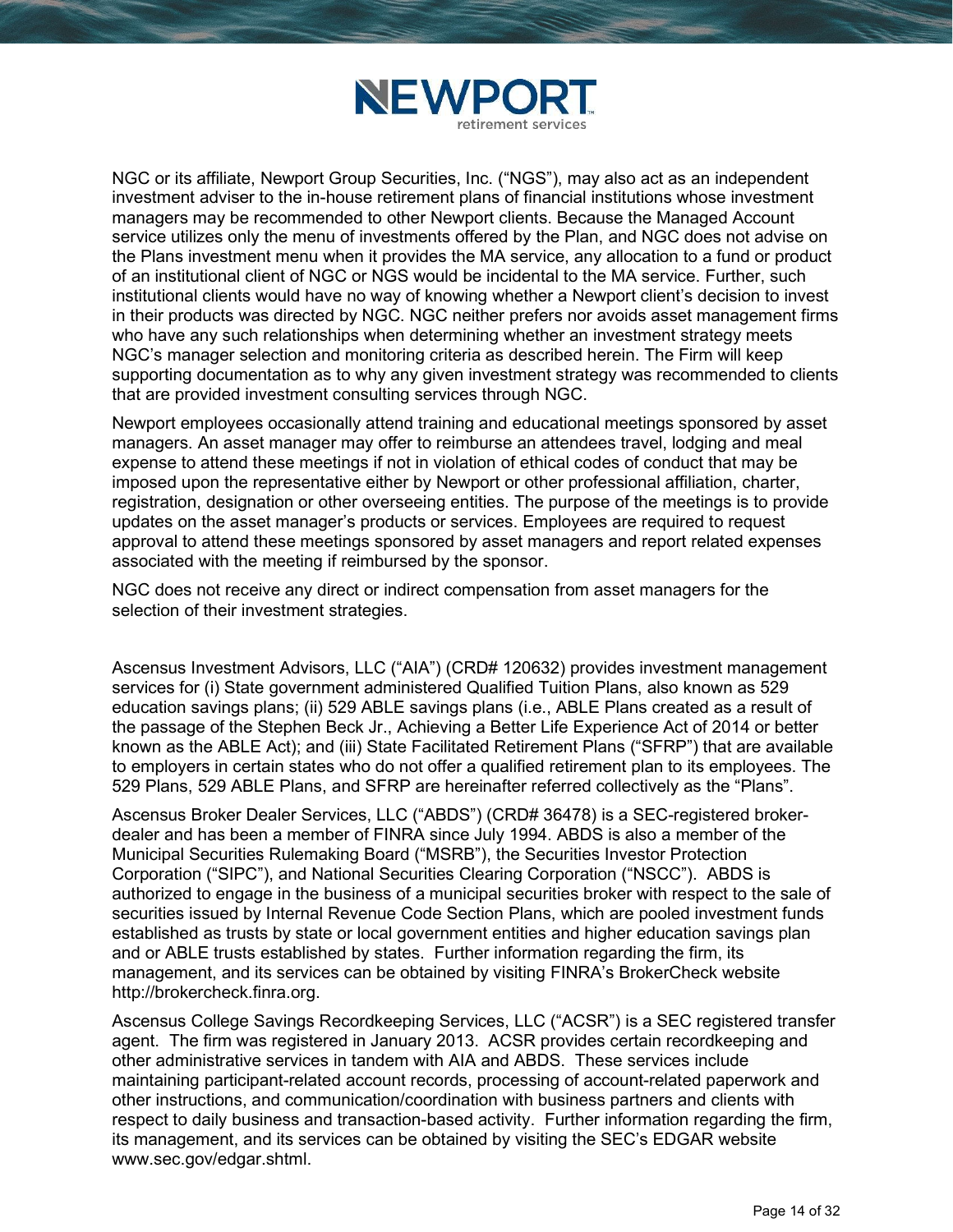

Ascensus Trust Company ("ATC") is a trust company specializing in the support of employee benefit plans. The firm is regulated by the North Dakota Department of Financial Institutions. ATC operates separate and apart from ABDS, AIA, and ACSR. There is no affiliation between ATC and AIA (and its affiliates) other than through common ownership.

Provident Trust Group, LLC ("PTG") PTG is a trust company specializing in the support of employee benefit plans. The firm is regulated by the Nevada Financial Institutions Division. PTG operates separate and apart from ABDS, AIA, and ACSR. There is no affiliation between PTG and AIA (and its affiliates) other than through common ownership.

Nyhart Consulting, LLC ("Nyhart") (CRD# 145590) is an investment adviser registered with the state of Indiana since June 2012 and is a related person of AIA. Nyhart operates separate and apart from ABDS, AIA, and ACSR. There is no affiliated between Nyhart and AIA (and its affiliates) other than through common ownership.

Prima Capital Advisors, LLC (CRD# 124719) is a SEC registered investment adviser since January 2003. The firm is a related person of AIA although it operates separate and apart from ABDS, AIA, and ACSR. There is no affiliation between the firm and AIA other than through common ownership.

Duff & Phelps Securities, LLC (CRD# 36927) is a SEC-registered broker-dealer and has been a member of FINRA since October 1994. The firm is a related person of AIA although it operates separate and apart from ABDS, AIA, and ACSR. There is no affiliation between the firm and AIA other than through common ownership.

# ITEM 11: CODE OF ETHICS, PARTICIPATION OR INTEREST IN CLIENT TRANSACTIONS AND PERSONAL TRADING

## Code of Ethics

Pursuant to the Investment Advisers Rule 204A-1, Newport has adopted various policies, including a Code of Ethics (the "Code") to address the potential for self-dealing and conflicts of interest which may arise with respect to personal securities trading by employees, officers and other affiliated individuals ("Access Persons"). The Code not only applies to Access Persons but also members of their immediate family (as defined in the Code), which includes relatives living in the Access Persons principal residences. The Code and other polices cover, among other things, the protection of confidential information, including the client's non–public information; the review and monitoring of the personal securities accounts of certain Newport personnel for evidence of manipulative and insider trading; and training of personnel.

NGC acts as an investment consultant on the retirement plan for several mutual fund companies. Independently, NGC evaluates the funds of these companies for consulting clients. NGC manages this conflict of interest by separating Newport employees who provide service to the retirement plan from those who evaluate the funds. The individuals who provide service to the retirement plans and the individuals that evaluate the funds do not receive compensation based on the revenue that the firm receives as an investment consultant.

Newport employees responsible for developing the asset allocation models and the algorithms that derive the basis for the Managed Accounts may participate in the Managed Account service offered to Newport employees. As described above, the Managed Accounts are limited to the investment options available within each unique Plan. In some cases NGC may be engaged as a 3(38) advisor with full discretion in choosing the investment menu for a Plan.

## Personal Trading Policy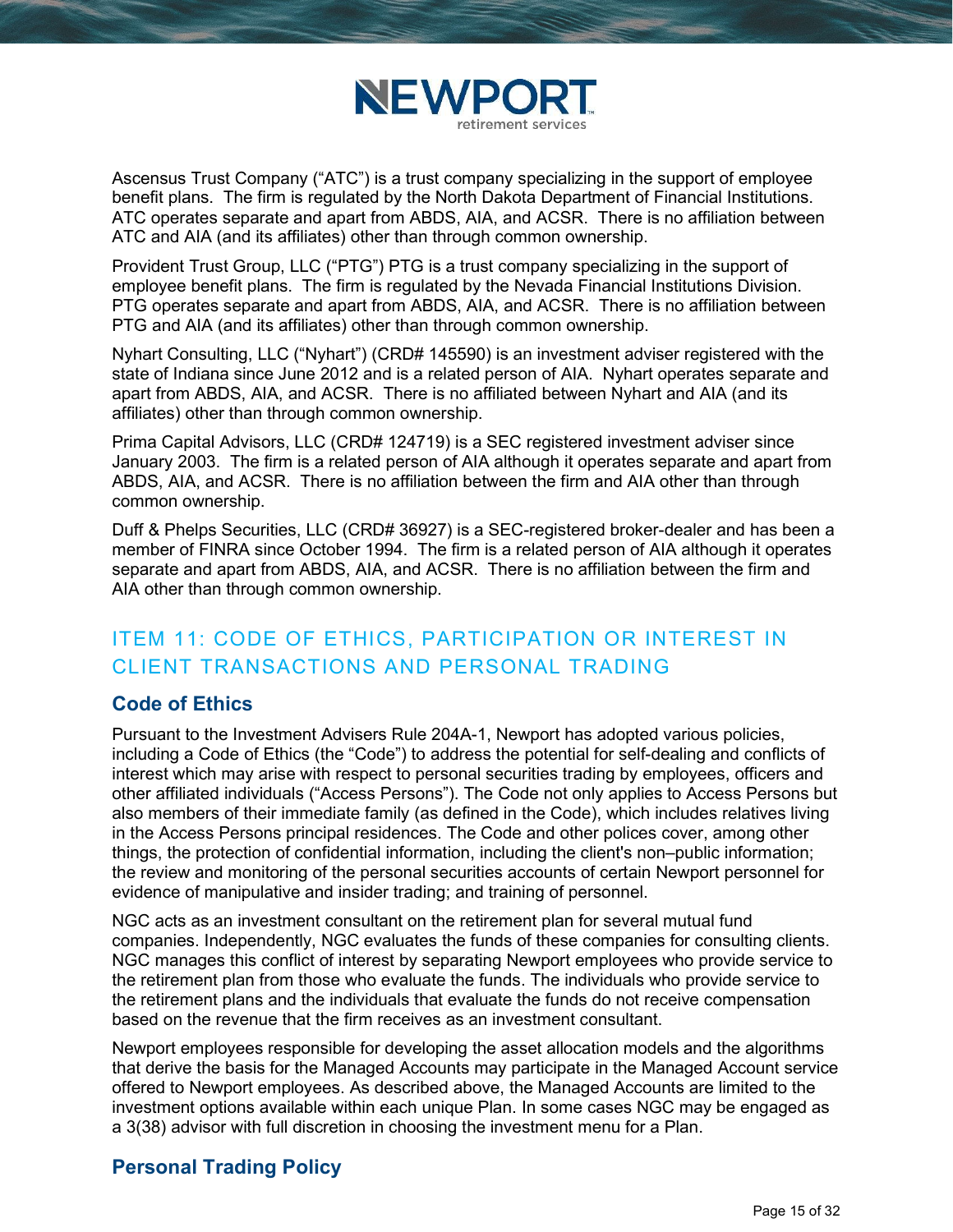

Newport does not provide investment advice on individual securities. Newport has adopted a uniform insider trading policy and personal securities reporting requirement to identify and mitigate other conflicts of interest.

In general, this policy covers personal trading of all Newport employees deemed as "Access Persons" of the Firm and includes the following restrictions on personal trades:

- Newports' Access Persons under the Code are subject to additional, specific requirements with respect to their personal securities transactions, including disclosure of all securities holdings on an annual basis, certain reporting on transactional and quarterly basis and post review of transactions for certain designated securities and offerings.
- A director, officer or employee of NGC shall not buy or sell securities for their own personal portfolios where their decision is substantially derived, in whole or in part, from information received by reason of their employment unless the information is also available to the investing public upon reasonable inquiry.

You may obtain a copy of Newport's Code of Ethics by writing to the address listed on the cover page.

## ITEM 12: BROKERAGE PRACTICES

- A. NGC does not receive "soft dollars benefits" to utilize research, research related products and/or other services obtained from broker-dealers.
- **B.** NGC does not recommend broker-dealers for client referrals.
- C. NGC does not recommend, request or require clients to direct NGC to execute transactions through a specified broker-dealer.

## ITEM 13: REVIEW OF ACCOUNTS

#### A-B. Reviews and Reviewers of Plan Accounts

Participant Accounts can generally be accessed at any time from Newport's participant access website.

Assets in Participant Accounts are monitored, rebalanced and reallocated on a periodic (approximately quarterly) basis, based on NGC's proprietary algorithm.

No less than once per year, NGC will test a sample set of Participant Accounts to validate the Managed Account service is correctly implementing and adjusting Participant Accounts. The testing will entail two series of tests.

The first series of testing will validate that Participants are assigned an appropriate strategy given the information provided by the Participant. Our tests target 99% accuracy with a 95% confidence level for pass/fail outcomes. A sample size of no more than 300 will be required for the tests (determined by the Bayes Success-Run Theorem). This testing will validate that three outputs are in line with our expectations:

1. All Participants have a target and projected retirement income calculated to ensure a goal is established for each Participant.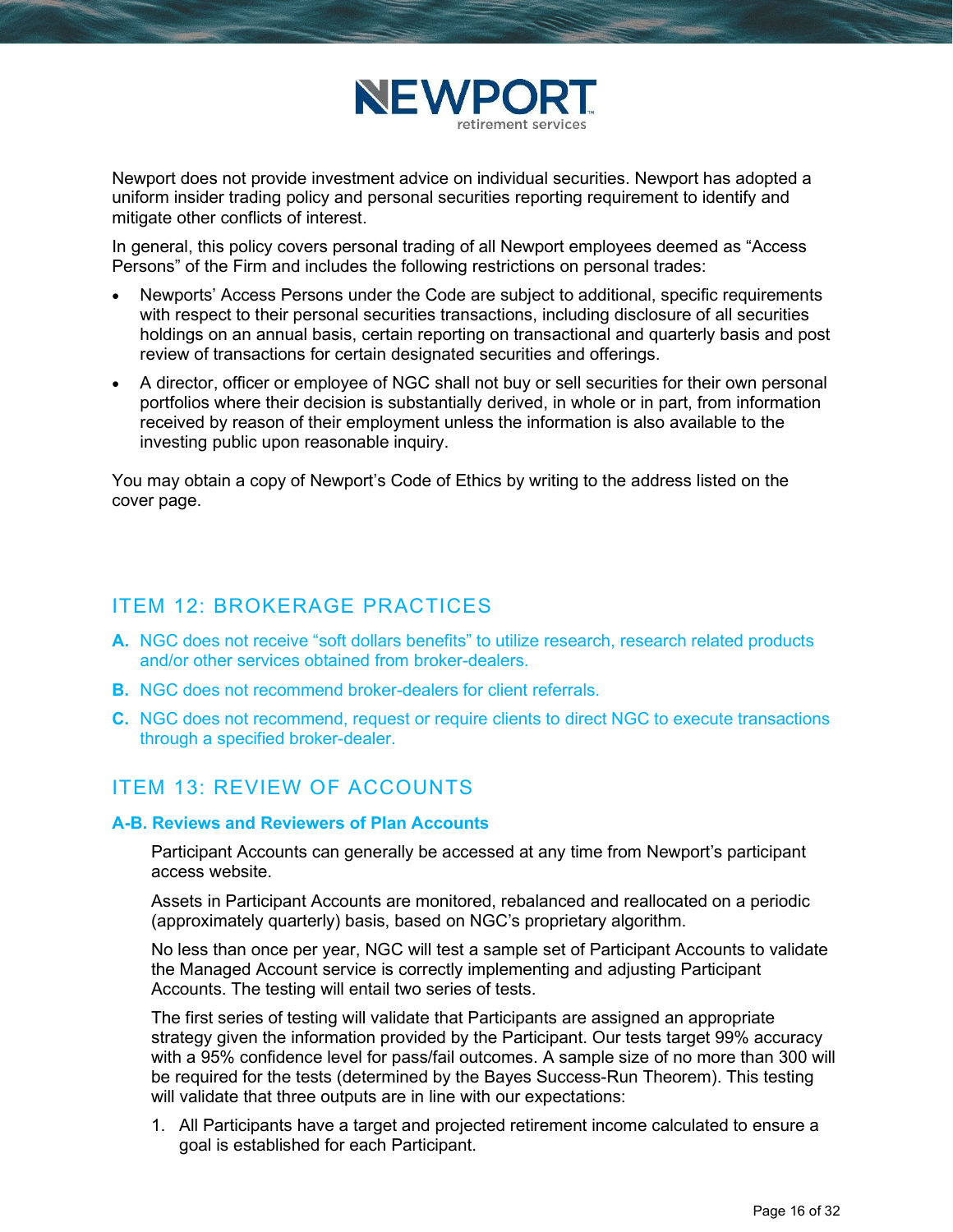

- 2. No Participant is allocated to greater than 95% equity or less than 5% equity to ensure allocations satisfy a diversified portfolio in accordance with Department of Labor QDIA guidance.
- 3. The total equity percentage of Participant Accounts is within our acceptable range of 15 percentage points above or below the base glide path at five distinct points: 10 years before retirement, 5 years before retirement, at retirement, 5 years after and 10 years after retirement.

The second series of tests will test to validate that Participant Accounts are assigned to the expected asset allocation based upon their currently assigned equity percentage. Twenty five random Participant Accounts will be tested.

- 1. Each Participant is invested in all of the funds selected to be used in the Participant's currently assigned security portfolio
- 2. No Participant is invested in an investment option that was not included in the Plan's menu of investment options
- 3. The total equity percentage of the Account is within an acceptable range of the assigned security portfolio given overall market behavior over the past three months
- 4. The allocation to each security is within an expected range of the target allocations for the Participant

Any defects detected in the testing will be addressed within two business days of detection with NextCapital, NGI and NGC for resolution.

Defined contribution plan sponsors and/or investment fiduciaries are expected to uphold their fiduciary duty to review and monitor the performance of investments offered with the plan. NGC has no discretion or duty to monitor these funds.

#### C. Frequency of Reports

The Plan's fiduciaries will receive an annual due-diligence package to assist with prudent oversight of the Managed Account service within the Plan. The review will summarize changes to capital market assumptions, glidepath modification and asset allocation methodology. Plan fiduciaries are expected to review this information as provided to confirm if the Managed Account service remains a prudent asset allocation solution for the Plan.

## ITEM 14: CLIENT REFERRALS AND OTHER COMPENSATION

- A. NGC receives no direct or indirect economic benefits from any outside sources for providing investment advice or other consulting services to our clients as it pertains to the Managed Account service.
- **B.** NGC does not directly or indirectly compensate any person who is not a supervised person for client referrals as it pertains the Managed Account service.

## ITEM 15: CUSTODY

The Firm does not provide custodial services to or maintain custody for its clients' assets. However, the Firm is deemed to have custody of client's assets subject to Rule 206(4)-2 of the Advisers Act (the "Custody Rule") because one of the Firm's affiliate, Newport Trust Company, is a "qualified custodian" pursuant to the Custody Rule. Even though the Firm is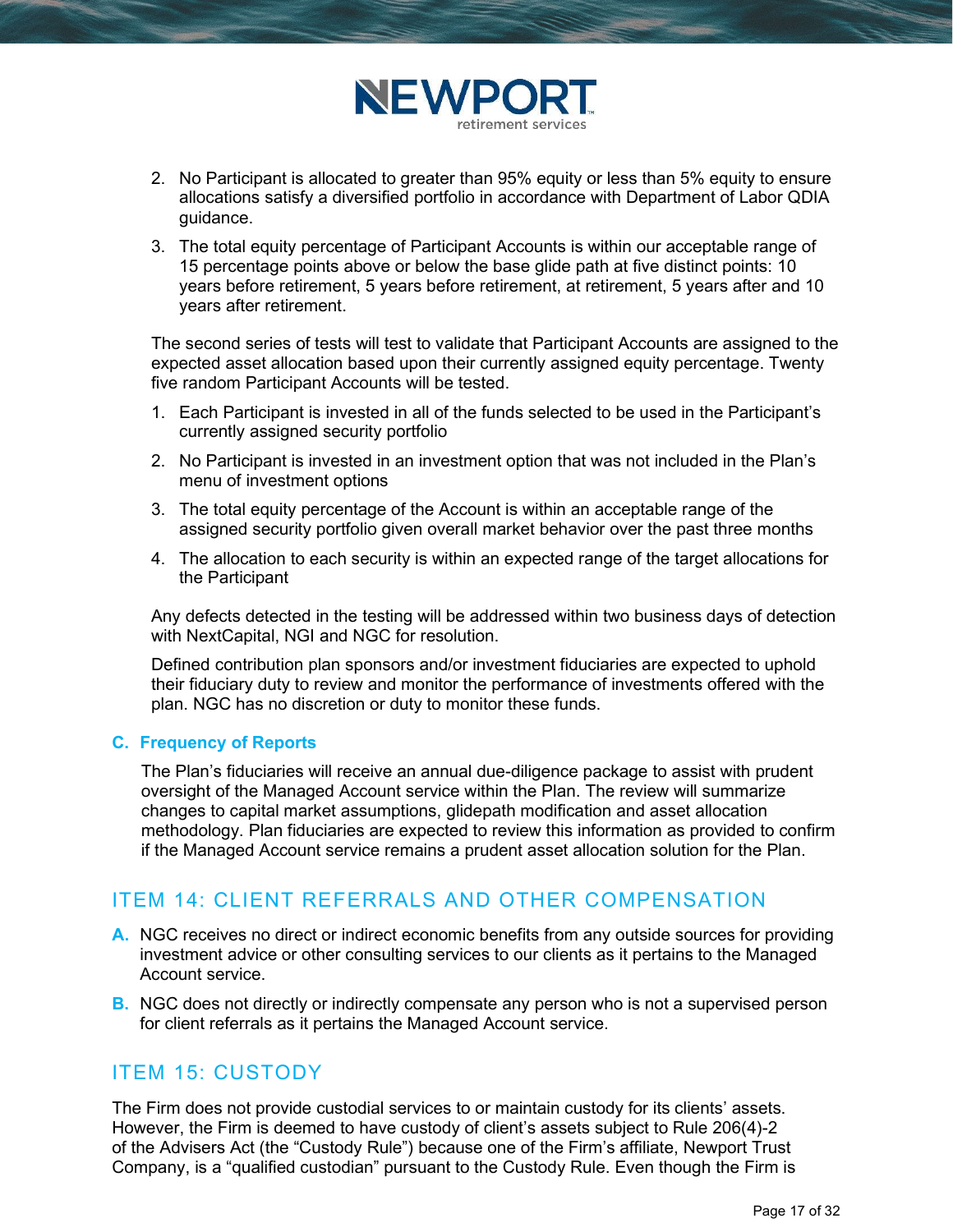

subject to the Custody Rule, it is exempt from Rule 206(4)-2(b)(6) the "Independent Verification Rule" under the Custody Rule because the Firm and NTC are "operationally independent" of each other.

Clients must ensure that copies of monthly/quarterly/annual custodial statements are forwarded directly to them from their selected custodian and should periodically compare those statements to reports provided by the Firm. The Firm records may differ from custodial statements based on accounting procedures, valuation methodologies and other reporting related processes.

Retirement plan sponsors may engage Newport Trust Company as a qualified custodian. Newport Trust Company engages a sub-custodian that hold the assets. Plan sponsors are not required to engage Newport Trust Company as a custodian and may select another unaffiliated third-party as a custodian.

## ITEM 16: INVESTMENT DISCRETION

NGC accepts discretionary authority to manage assets on behalf of Participants who enter into an agreement as described above. Discretion is limited to the assets within tax-qualified retirement plans that utilize the Managed Account service. A Participant's execution of a Participant Agreement (or the designation of the Managed Account service as a QDIA by the Plan's fiduciaries) grants NGC discretionary authority over the Participant's Account.

Discretionary trading authority permits NGC to direct Account allocations among the Plan's menu of investment options, so that NGC may promptly implement a Participant's personalized savings and investment strategy and make ongoing changes as NGC believes appropriate. Those changes may include periodic rebalancing of asset classes when one or more asset classes have disproportionately increased or decreased in value.

## ITEM 17: VOTING CLIENT SECURITIES

NGC does not obtain or exercise any proxy voting authority over an Account's securities. Consequently, NGC shall have no obligation or authority to take any action or render any advice with respect to the voting of proxies solicited by or with respect to issuers of securities held in a Participant's Account.

## ITEM 18: FINANCIAL INFORMATION

 NGC does not require or solicit prepayment of more than \$1,200 in fees per Participant, six months or more in advance and therefore is not required to provide, and has not provided, a balance sheet. NGC does not have any financial commitments that impair its ability to meet contractual and fiduciary obligations to Participants and has not been the subject of a bankruptcy proceeding.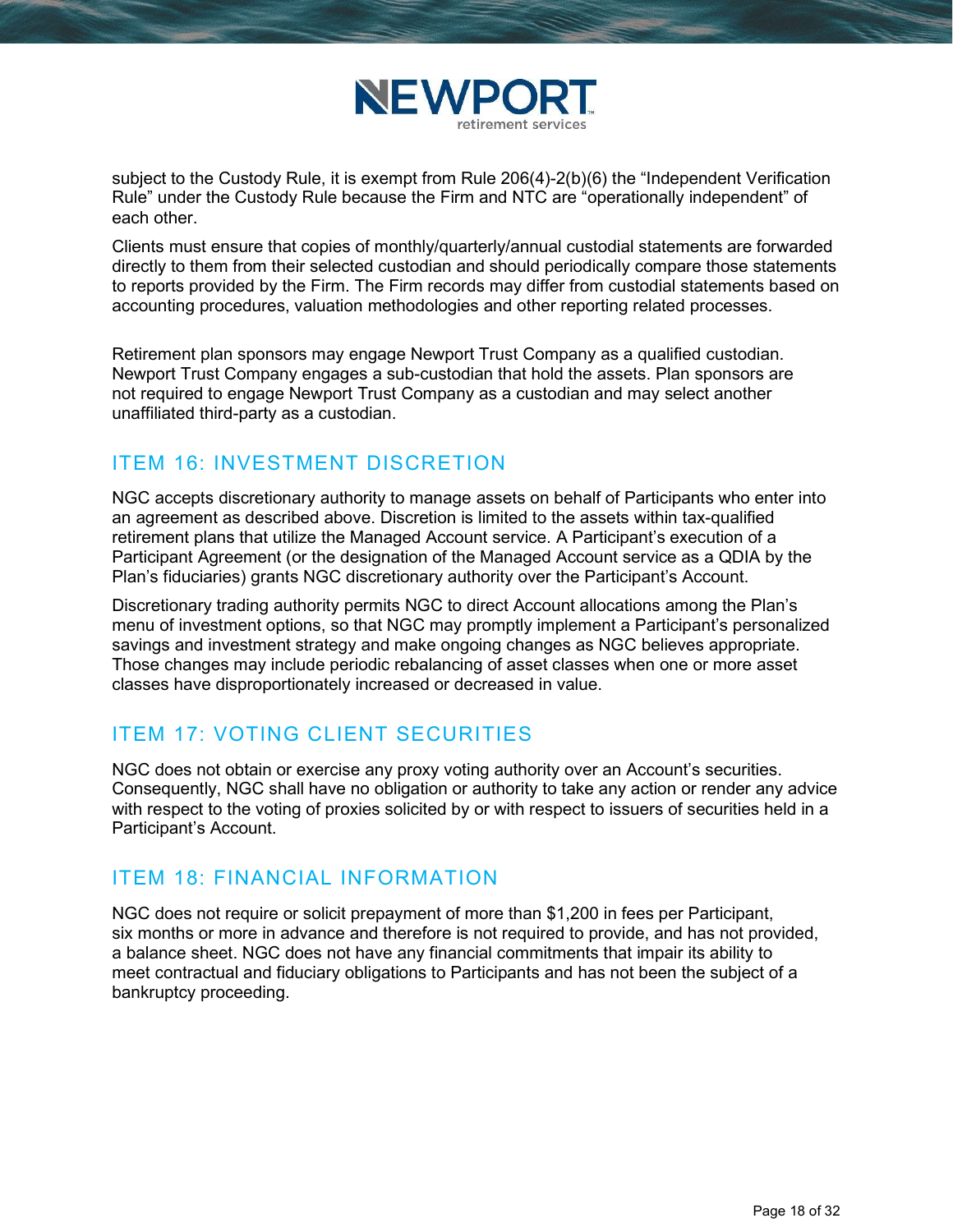

## ITEM 19: PRIVACY POLICY

| <b>Facts</b> | <b>What does Newport do with your</b><br><b>Personal Information?</b>                                                                                                                                                                                                                                                                                                                                                                                                                                                  |
|--------------|------------------------------------------------------------------------------------------------------------------------------------------------------------------------------------------------------------------------------------------------------------------------------------------------------------------------------------------------------------------------------------------------------------------------------------------------------------------------------------------------------------------------|
| Why?         | Financial companies choose how they share your personal information. Federal and state law gives consumers the<br>right to limit some but not all sharing. Federal law also requires us to tell you how we collect, share and protect your<br>personal information.                                                                                                                                                                                                                                                    |
| What?        | The types of personal information we collect and share depends on the product or services we provide to you.<br>This information can include:<br>your name, date of birth, address and social security number<br>٠<br>your account balance and transaction history<br>٠<br>certain personal preferences and investment choices<br>٠<br>employment, education, medical history and marital status<br>٠<br>certain biometric information such as voiceprints<br>website usage including browsing history and domain name |
| How?         | All financial companies need to share customers' personal information to run their everyday business. In the section<br>below, we list the reasons financial companies can share their customers' personal information, the reasons we<br>choose to share this information; and whether you can limit this sharing.                                                                                                                                                                                                    |

| Reasons we can share your personal information                                                                                                                                    | Does Newport share this<br>Information? | Can you limit this sharing? |
|-----------------------------------------------------------------------------------------------------------------------------------------------------------------------------------|-----------------------------------------|-----------------------------|
| For our everyday purposes<br>Such as to process your transactions, maintain your account(s),<br>respond to court orders and legal investigations, or report to<br>credit bureaus. | Yes                                     | No                          |
| For our marketing purposes<br>To offer other products and services to you.                                                                                                        | No                                      | We don't share              |
| For joint marketing with other financial companies                                                                                                                                | No                                      | We don't share              |
| For our affiliates' everyday business purposes<br>Information about your transactions and experiences.                                                                            | Yes                                     | No                          |
| For our affiliates' everyday business purposes<br>Information about your creditworthiness.                                                                                        | No                                      | We don't share              |
| For our affiliates to market to you                                                                                                                                               | No                                      | We don't share              |
| For nonaffiliates to market to you                                                                                                                                                | No                                      | We don't share              |

Questions Call the Privacy Policy Line at 888-913-3600 or go to https://www.newportgroup.com/contact/privacy-policy-inquiry/.

© Newport Group, Inc. 2022. All rights reserved. N057-100719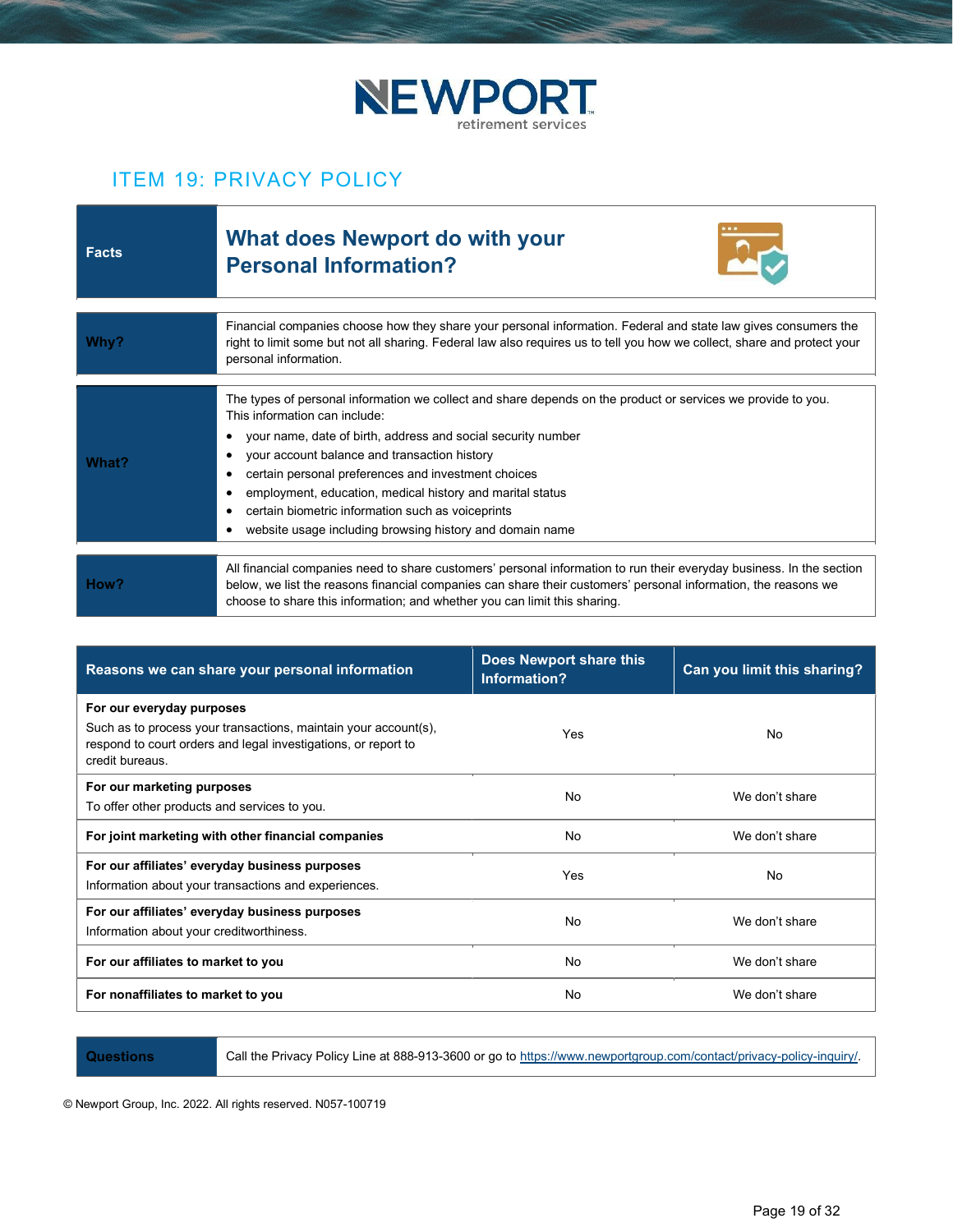

| <b>Who We Are</b> |
|-------------------|
|-------------------|

Who is providing this notice?

Newport Group, Inc. and its affiliates. A list of our affiliates is below.

| <b>What We Do</b>                                       |                                                                                                                                                                                                                                                                                                                                                                                                                           |
|---------------------------------------------------------|---------------------------------------------------------------------------------------------------------------------------------------------------------------------------------------------------------------------------------------------------------------------------------------------------------------------------------------------------------------------------------------------------------------------------|
| How does<br>Newport protect my<br>personal information? | To protect your personal information from unauthorized access and use, we use security measures that comply<br>with federal law. These measures include computer safeguards and secured files and buildings. To learn more<br>about security at Newport, please click here.                                                                                                                                               |
| How does<br>Newport collect my<br>personal information? | We collect your personal information, for example, when you:<br>open an account or an account is opened on your behalf, for example, by your employer<br>provide account information or give us your contact information<br>take a distribution from your account<br>make or change an investment choice<br>We also collect your personal information from others, such as your employer, affiliates and other companies. |
| Why can't I limit<br>all sharing?                       | Federal law gives you the right to limit only:<br>sharing for affiliates' everyday business purposes – information about your creditworthiness<br>affiliates from using your information to market to you<br>sharing for nonaffiliates to market to you<br>State laws and individual companies may give you additional rights to limit sharing. See below for more<br>information on your rights under state law.         |

| <b>Definitions</b>   |                                                                                                                                                       |
|----------------------|-------------------------------------------------------------------------------------------------------------------------------------------------------|
|                      | Companies related by common ownership or control. They can be financial or nonfinancial companies.<br>our affiliates include, but are not limited to: |
| <b>Affiliates</b>    | Newport Group Securities, Inc.                                                                                                                        |
|                      | Newport Trust Company                                                                                                                                 |
|                      | Newport Consulting, LLC                                                                                                                               |
|                      | PAi Trust Company                                                                                                                                     |
| <b>Nonaffiliates</b> | Companies not related by common ownership or control. They can be financial and nonfinancial companies.                                               |
|                      | We do not share with nonaffiliates so they can market to you                                                                                          |
| Joint marketing      | A formal agreement between nonaffiliated financial companies that together market financial products or<br>services to you.                           |
|                      | We do not jointly market                                                                                                                              |

#### Other important information

We collect health and medical information on the behalf of non-affiliated insurance carriers that provide insurance services.

#### California Residents:

For California residents, please click here to receive additional information on your rights under the California Consumer Privacy Act.

#### All Other States and International Laws:

States and other countries may provide for additional rights regarding your personnel information. You may obtain further information by contacting the Privacy Policy Line at 888-913-3600 or going to https://www.newportgroup.com/privacy-policy/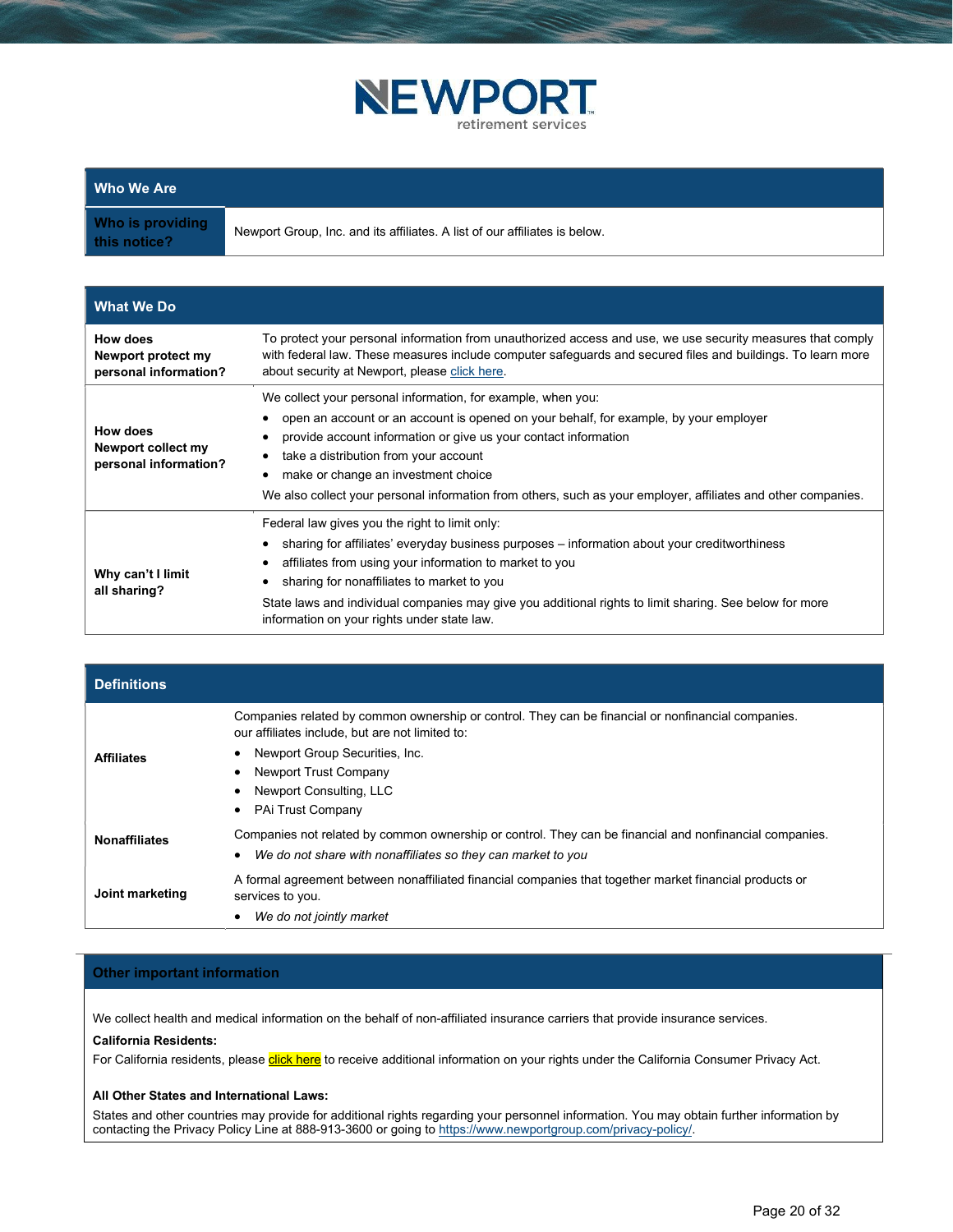

# Newport Group Consulting, LLC

300 Primera Boulevard, Suite 200 Lake Mary, Florida 32746 Phone: 407-333-2905

Website: newportgroup.com

# Form ADV Part 2B Firm Brochure Supplement

# Managed Account Service

# May 6, 2022

This Firm Brochure Supplement (the "Supplement") provides information about supervised persons that supplements the Newport Group Consulting, LLC ("NGC" or the "Firm") ADV Part 2A Brochure (the "Brochure"). You should have received a copy of the Brochure. Please contact the Firm at 407-333-2905 or NGcompliance@newportgroup.com if you did not receive a copy of the Brochure or if you have any questions about the contents of this Supplement.

Additional information about NGC is available on the SEC website at adviserinfo.sec.gov. The searchable IARD number for NGC is 140944.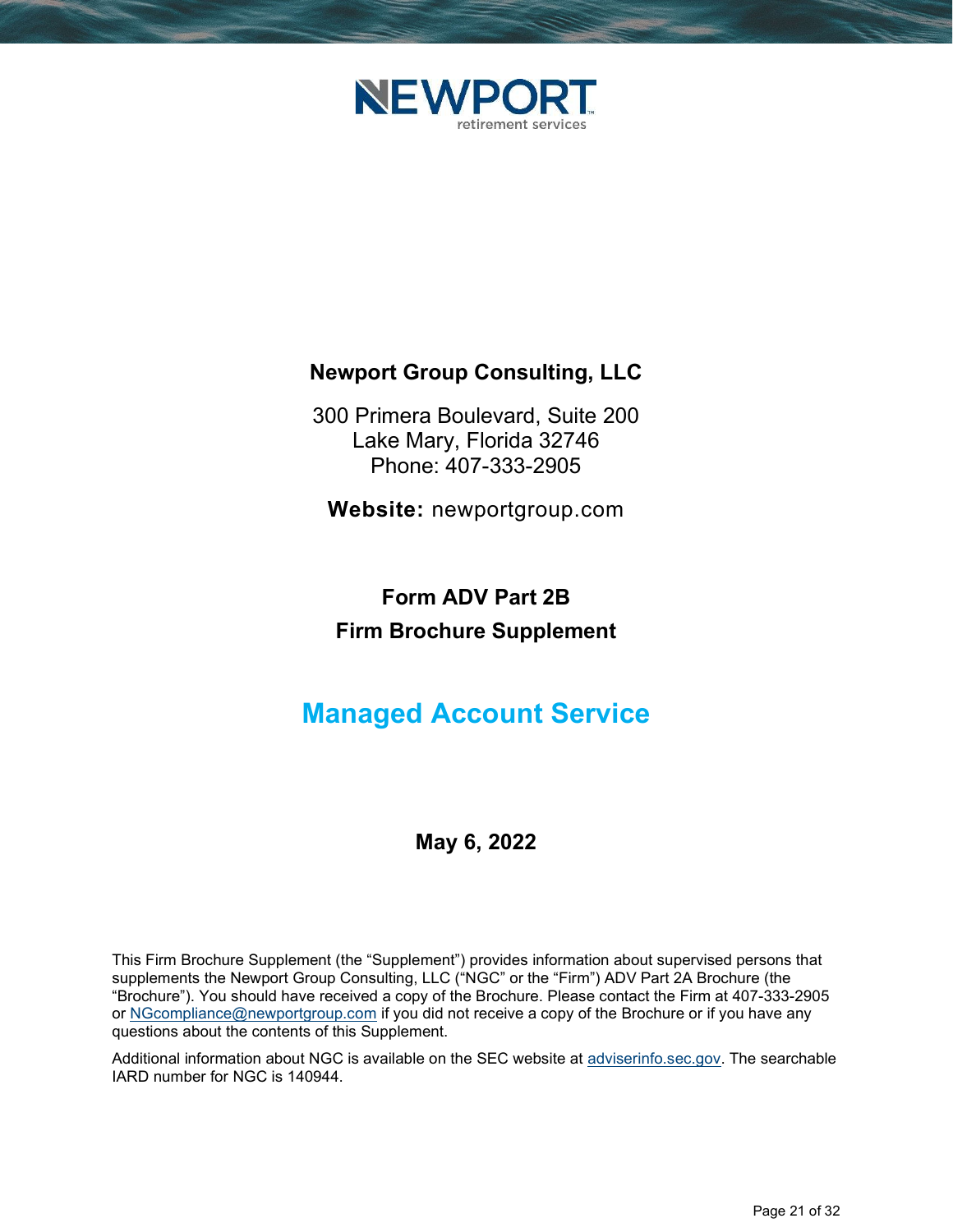# EDUCATION AND BUSINESS STANDARDS

In compliance with SEC regulations, NGC delivers this Supplement regarding Newport Group, Inc.'s<sup>1</sup> Investment Committee members that provide investment advisory services to the Firm. The investment process was developed and is implemented by the Investment Committee, not any one individual. The overall review of the investment consulting services of NGC lies with the Investment Committee members. The following supervised persons identified in the Supplement include the four committee members with the most significant responsibility.

The Firm requires that all supervised persons it employs have a bachelor's degree or other commensurate work experience. Further coursework demonstrating knowledge of institutional money management is highly valued and most NGC advisors have such coursework. Examples of acceptable coursework or designations include: Master's in Business Administration, Master's in Finance, or Chartered Financial Analyst®. Additionally, advisors must have work experience that demonstrates their aptitude for institutional investment advice and management.

## FINRA LICENSES

Supervised persons may hold licenses with the Financial Industry Regulatory Authority ("FINRA") through NGC's affiliated broker-dealer, Newport Group Securities, Inc. ("NGS"). More information on each supervised person's licenses can be found at https://brokercheck.finra.org.

Series 7: General Securities Representative Exam Series 9 and 10: General Securities Sales Supervisor Exam Series 24: General Securities Principal Exam Series 63: Uniform Securities Agent State Law Exam Series 65: Uniform Investment Adviser Law Exam Series 66: Uniform Combined State Law Exam

 $1$  NGC is a wholly-owned subsidiary of Newport Group, Inc. Newport Group Inc. is a provider of retirement plan administration and recordkeeping services. Please refer to Form ADV Part 1 for more information.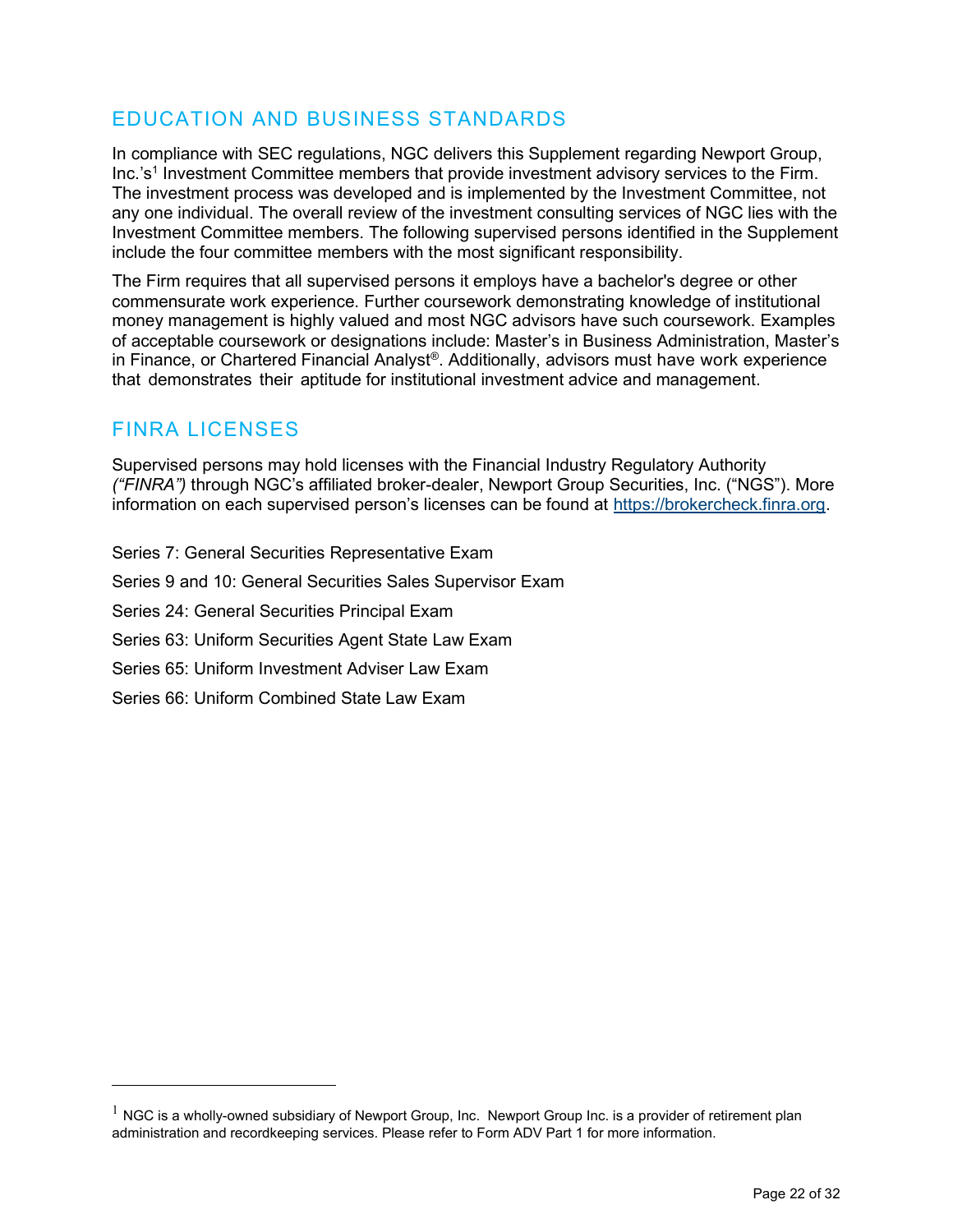## SUMMARY OF PROFESSIONAL DESIGNATIONS

This Summary of Professional Designations is provided to assist you in evaluating the professional designations and minimum requirements of the Firm's Investment Committee members that hold these professional designations.

## Chartered Financial Analyst®

The Chartered Financial Analyst ("CFA®") charter is a globally respected, graduate–level investment credential established in 1962 and awarded by CFA Institute — the largest global association of investment professionals.

To earn the CFA charter, candidates must: 1) pass three sequential, six–hour examinations; 2) have at least four years of qualified professional investment experience; 3) join CFA Institute as members; and 4) commit to abide by, and annually reaffirm, their adherence to the CFA Institute Code of Ethics and Standards of Professional Conduct.

### Comprehensive and Current Knowledge:

The CFA Program curriculum provides a comprehensive framework of knowledge for investment decision making and is firmly grounded in the knowledge and skills used every day in the investment profession. The three levels of the CFA Program test a proficiency with a wide range of fundamental and advanced investment topics, including ethical and professional standards, fixed–income and equity analysis, alternative and derivative investments, economics, financial reporting standards, portfolio management, and wealth planning.

The CFA Program curriculum is updated every year by experts from around the world to ensure that candidates learn the most relevant and practical new tools, ideas, and investment and wealth management skills to reflect the dynamic and complex nature of the profession.

To learn more about the CFA charter, visit www.cfainstitute.org.

 $CFA<sup>®</sup>$  and Chartered Financial Analyst<sup>®</sup> are registered trademarks owned by CFA Institute.

## The Society of Actuaries®

The Society of Actuaries is an education, research, and professional membership organization. Achieving Fellowship status is based primarily on completing specified educational requirements, with no requirement related to a certain number of years of practical actuarial experience. The Fellow of the Society of Actuaries ("FSA") credential signifies completion of the following educational achievements:

 Fellow: The Fellow of the Society of Actuaries has demonstrated a knowledge of the business environments within which financial decisions concerning pensions, life insurance, health insurance, general insurance and investments are made including the application of mathematical concepts and other techniques to the various areas of actuarial practice. The Fellow has further demonstrated an in–depth knowledge of the application of appropriate techniques to a specific area of actuarial practice. Fellows may vote in Society of Actuaries elections.

Additional information regarding these licensees can be found on the FINRA website titled "Professional Designations": http://apps.finra.org/DataDirectory/1/prodesignations.aspx.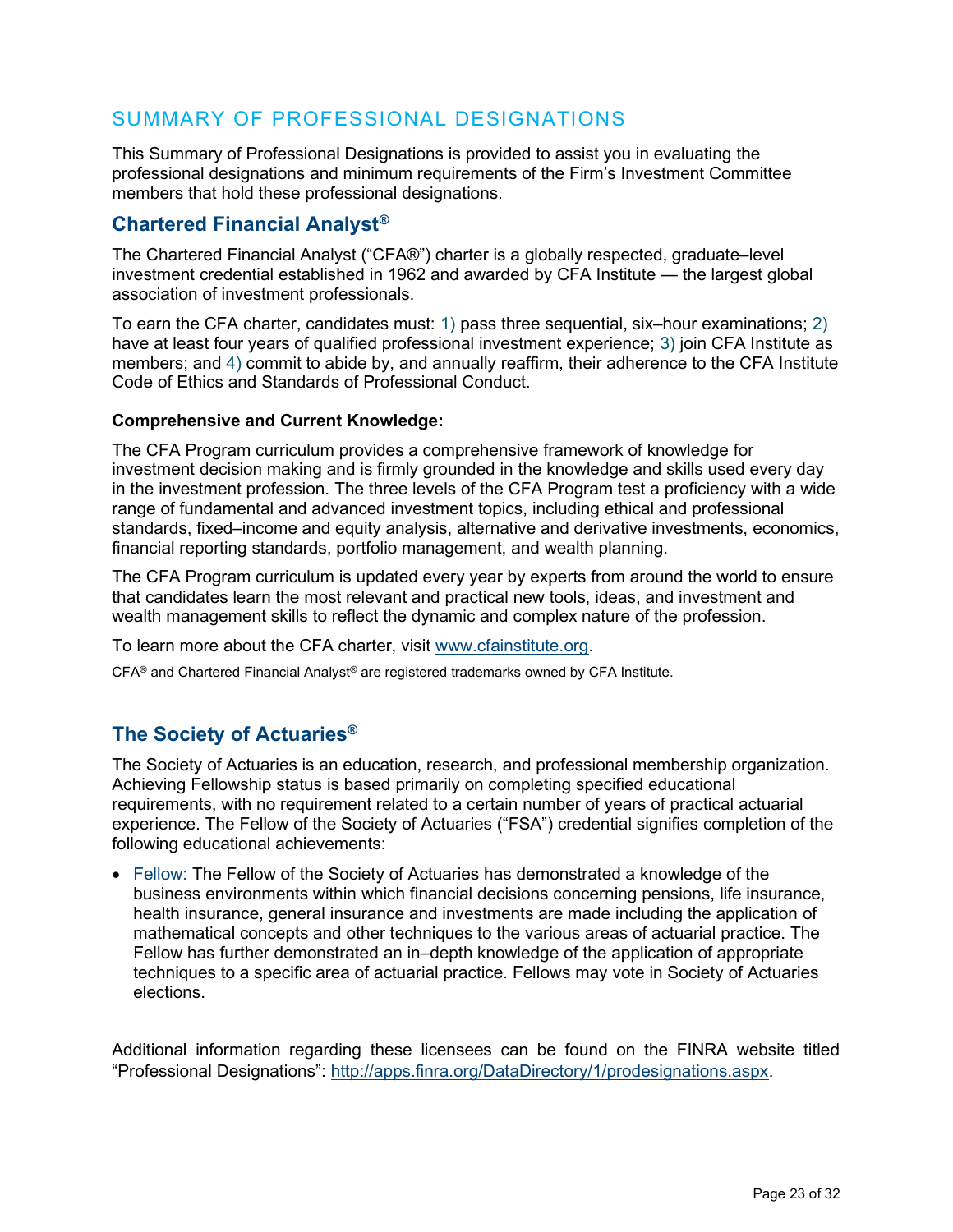

### Chartered Alternative Investment Association®

Chartered Alternative Investment Analyst (CAIA) is a professional designation granted by the Chartered Alternative Investment Analyst Association (CAIA Association) to certify that charterholders have met the association's educational standard for specialists in the area of alternative investments. Alternative investments may include private equity, private debt, venture capital, derivatives and real estate, among other asset classes. CAIA Association seeks to improve investment and societal outcomes of capital allocation through professional education, transparency, and thought leadership across all investor alternatives in the financial services industry. CAIA Charterholders demonstrate globally-recognized knowledge and credibility.

To earn the CAIA charter, candidates must: 1) hold a bachelor's degree or the equivalent and have more than one year of full-time professional experience within the regulatory, banking, financial or related fields, or alternatively, have at least four years of full-time professional experience within the regulatory, banking, financial or related fields; 2) pass two sequential, fourhour examinations, or alternatively, pass the second exam if the first exam is waived based on being a CFA charterholder in good standing with no existing CAIA exam history; 3) submit payment for a one- or two-year CAIA Association Membership; and 4) agree on an annual or biennial basis to abide by the Member Agreement.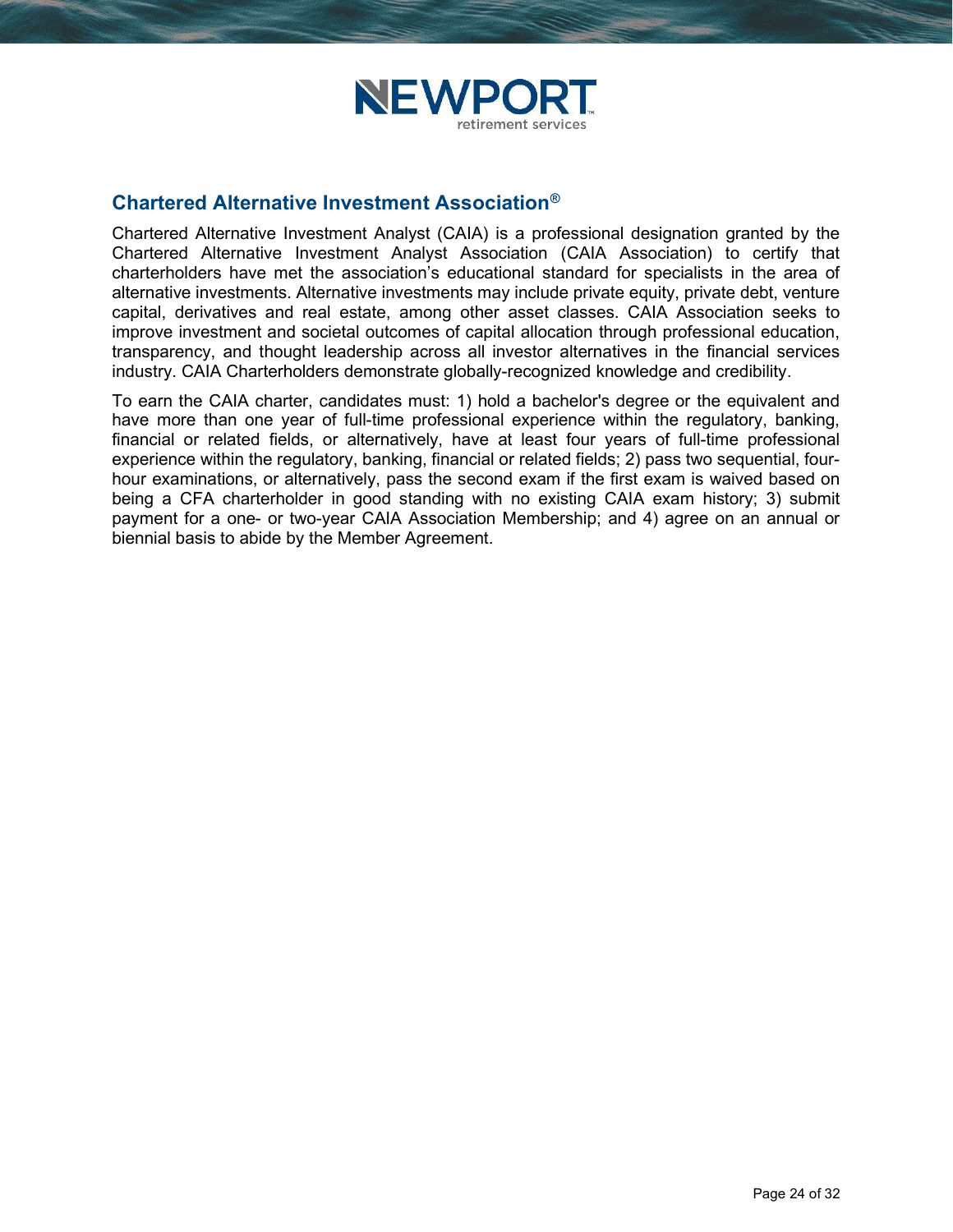

# Newport Group Consulting, LLC

300 Primera Boulevard, Suite 200 Lake Mary, Florida 32746 Phone: 407-333-2905

Website: newportgroup.com

# Form ADV Part 2B Firm Brochure Supplement

# Managed Account Service

Matthew E. Meyer

## May 6, 2022

This Firm Brochure Supplement (the "Supplement") provides information about Matthew E. Meyer that supplements the Newport Group Consulting, LLC ("NGC" or "the Firm") ADV Part 2A Brochure (the "Brochure"). You should have received a copy of the Brochure. Please contact the Firm at 407-333-2905 or NGcompliance@newportgroup.com if you did not receive a copy of the Brochure or if you have any questions about the contents of this Supplement.

Additional information about Mr. Meyer is available on the SEC website at adviserinfo.sec.gov. The searchable IARD number for NGC is 140944.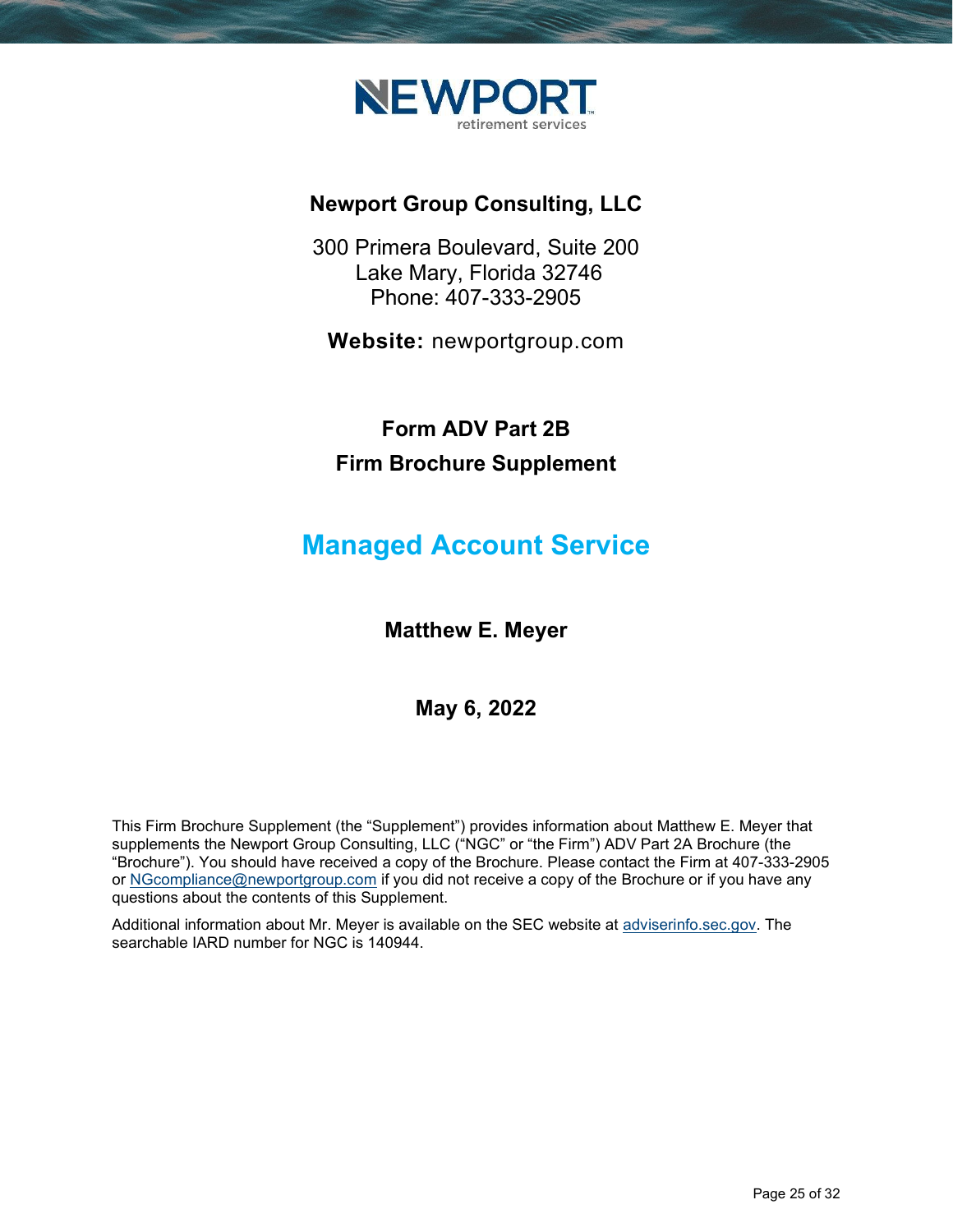## MATTHEW E. MEYER

## Item 2: Education Background and Business Experience:

Year of birth: 1975

### Education and Professional Designations:

- University of Central Florida, Bachelor's Degree in Finance
- University of Central Florida, Master's in Business Administration

### Recent Business Background: (FOR THE PAST 5 YEARS)

### Newport Group, Inc.

| President, Newport Group Consulting, LLC | May $2017 -$ Present        |
|------------------------------------------|-----------------------------|
| Director, Newport Group Securities, Inc. | May $2017 -$ Present        |
| Senior Vice President, Practice Leader   | January 2018 - Present      |
| Vice President, Practice Leader          | January 2017 - January 2018 |
| Senior Investment Consultant             | May 2008 - December 2016    |

## Item 3: Disciplinary Information:

Newport and its supervised persons have not been disciplined by any governing authority, including any regulatory agency, CFA Board of Governors, the Securities and Exchange Commission or any industry association of which we are licensed and/or are members. There is no information of this type to report.

## Item 4: Other Business Activities:

Mr. Meyer is Registered Representative of Newport Group Securities, Inc., however, to mitigate potential conflicts of interests surrounding incentive to sell commission products, he does not receive additional compensation. Mr. Meyer holds Series 7, 9, 10, 63 and 65 licenses. Mr. Meyer is registered as an Investment Adviser Representative with Newport Group Consulting, LLC and Newport Group Securities, Inc.

## Item 5: Additional Compensation:

Mr. Meyer receives salary, bonus and may receive incentive compensation based on his personal performance, client retention and new business. He does not receive any economic benefit for his advisory services other than his compensation from Newport.

### Item 6: Supervision:

Mr. Meyer is President of Newport Group Consulting, LLC. He reports to Kurt Laning, President of Institutional Sales, Newport Group, Inc. Mr. Laning can be reached at or kurt.laning@newportgroup.com.

Mr. Meyer is head of the Investment Committee and is responsible for supervising the Firm's investment advisory activities. Mr. Meyer's compliance-related activities are monitored by NGC's compliance department under the supervision of the Chief Compliance Officer. Complete adherence to the Firm's compliance manual and the Code of Ethics is required by all employees. In addition, NGC's Investment Committee monitors the management of client accounts.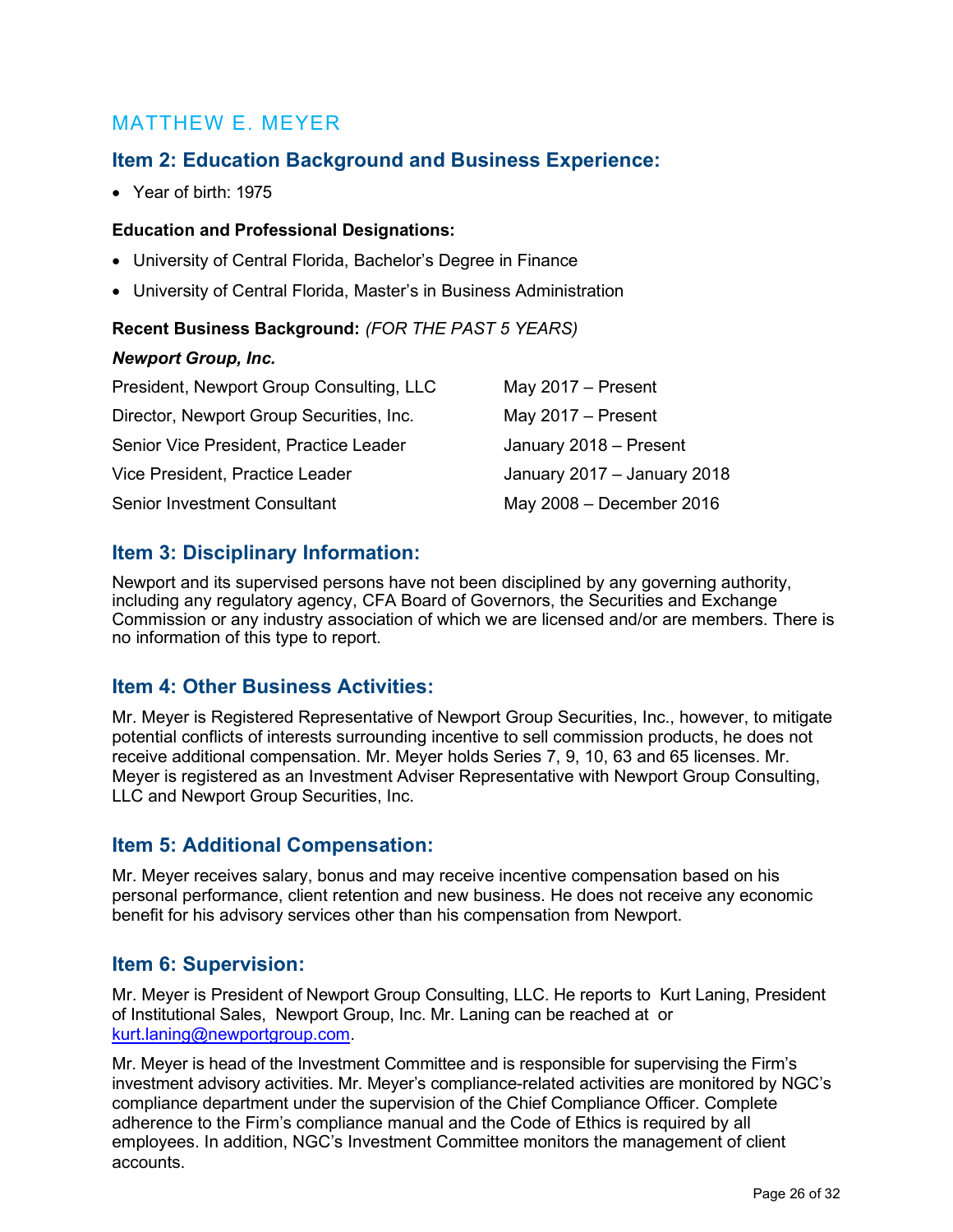

# Newport Group Consulting, LLC

300 Primera Boulevard, Suite 200 Lake Mary, Florida 32746 Phone: 407-333-2905

Website: newportgroup.com

# Form ADV Part 2B Firm Brochure Supplement

# Managed Account Service

# Julie M. Leinenbach, CFA, FSA

# May 6, 2022

This Firm Brochure Supplement (the "Supplement") provides information about Julie M. Leinenbach that supplements the Newport Group Consulting, LLC ("NGC" or the "Firm") ADV Part 2A Brochure (the "Brochure"). You should have received a copy of the Brochure. Please contact the Firm at 407-333-2905 or NGcompliance@newportgroup.com if you did not receive a copy of the Brochure or if you have any questions about the contents of this Supplement.

Additional information about Ms. Leinenbach is available on the SEC website at adviserinfo.sec.gov. The searchable IARD number for NGC is 140944.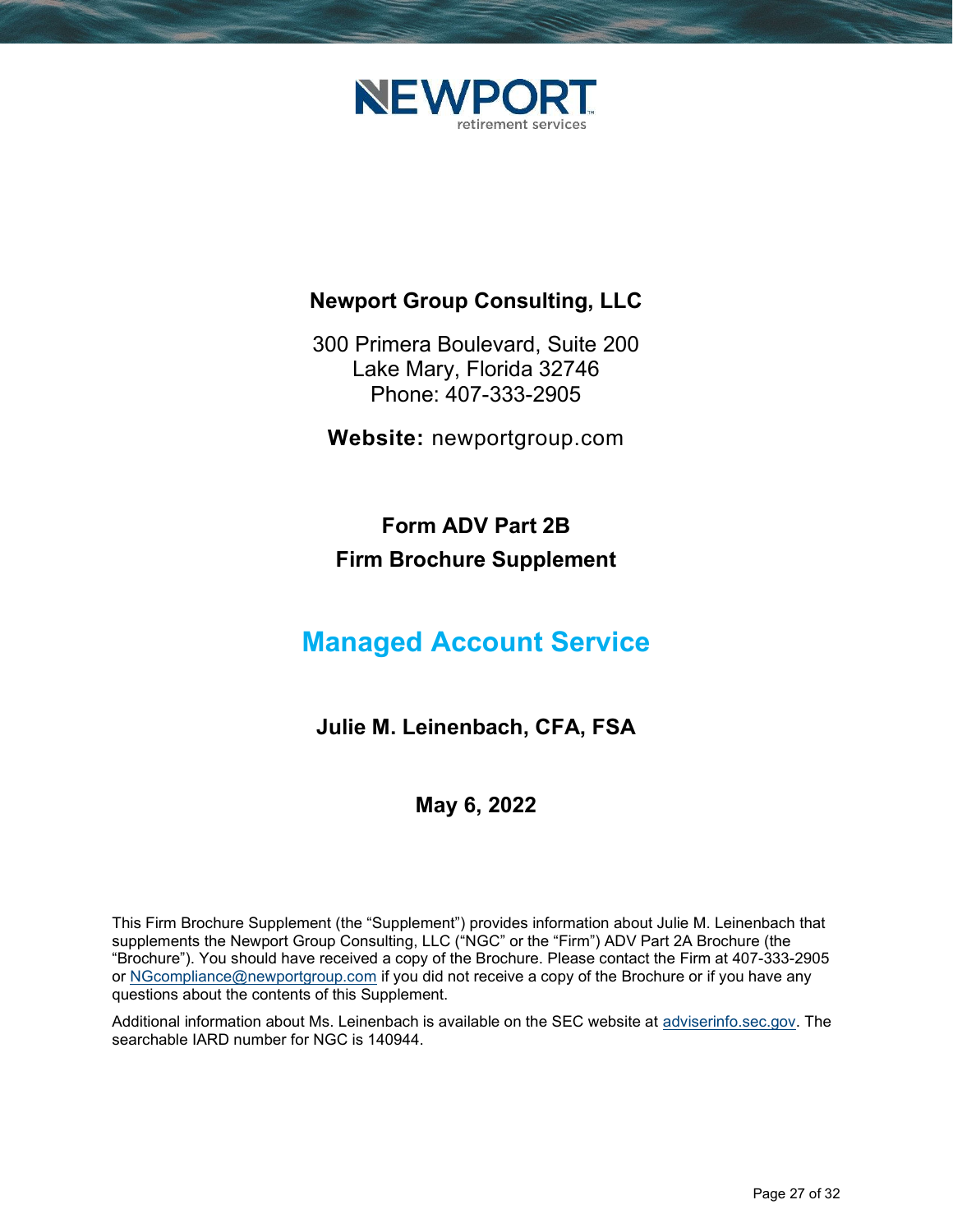# JULIE M. LEINENBACH, CFA, FSA

## Item 2: Education Background and Business Experience:

Year of birth: 1967

### Education and Professional Designations:

- Texas A&M University, Bachelor's Degree in Applied Mathematical Science
- Chartered Financial Analyst<sup>®</sup> (CFA)
- Fellow of the Society of Actuaries (FSA)

### Recent Business Background: (FOR THE PAST 5 YEARS)

Newport Group, Inc.

Director Asset Allocation **August 2014** – Present

## Item 3: Disciplinary Information:

Newport and its supervised persons have not been disciplined by any governing authority, including any regulatory agency, CFA Board of Governors, the Securities and Exchange Commission or any industry association of which we are licensed and/or are members. There is no information of this type to report.

## Item 4: Other Business Activities:

Ms. Leinenbach is a Registered Representative of Newport Group Securities, Inc., however, to mitigate potential conflicts of interests surrounding incentive to sell commission products, he does not receive additional compensation. Ms. Leinenbach holds Series 7 license and is an Investment Adviser Representative with Newport Group Consulting, LLC.

## Item 5: Additional Compensation:

Ms. Leinenbach receives salary, bonus and may receive incentive compensation based on her personal performance, client retention and new business. She does not receive any economic benefit for her advisory services other than her compensation from Newport.

### Item 6: Supervision:

Ms. Leinenbach reports to and is supervised by Mr. Meyer. Mr. Meyer can be reached at 407-531-5983 or matthew.meyer@newportgroup.com. Ms. Leinenbach's compliance‐related activities are monitored by NGC's compliance personnel under the supervision of the Chief Compliance Officer. Complete adherence to the Firm's compliance manual and the Code of Ethics is required by all employees. Ms. Leinenbach is a member of the Investment Committee. The Investment Committee monitors the management of client accounts.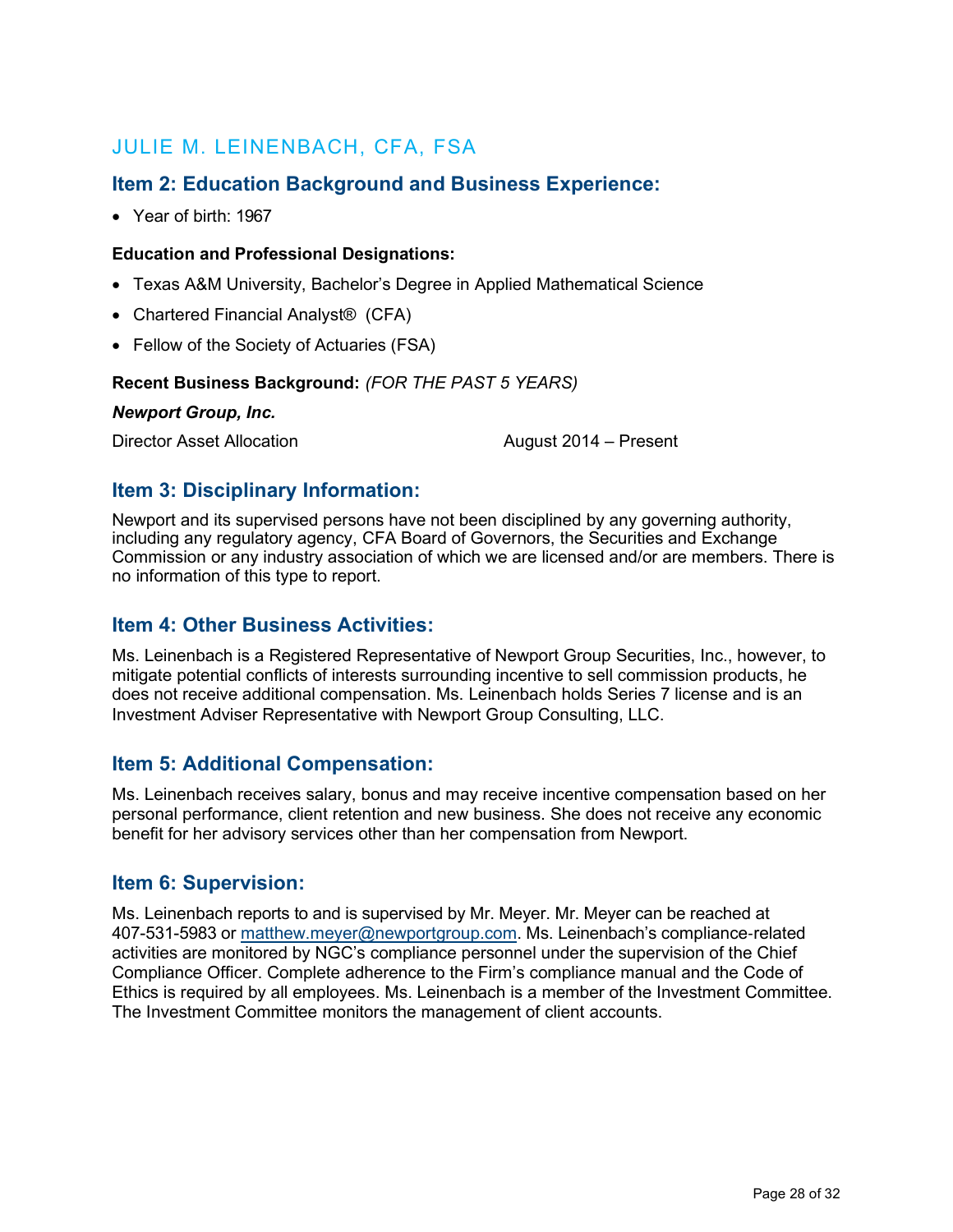

# Newport Group Consulting, LLC

300 Primera Boulevard, Suite 200 Lake Mary, Florida 32746 Phone: 407-333-2905

Website: newportgroup.com

# Form ADV Part 2B Firm Brochure Supplement

# Managed Account Service

# Steve L. Williams, CFA, CAIA

## May 6, 2022

This Firm Brochure Supplement (the "Supplement") provides information about Steve L. Williams that supplements the Newport Group Consulting, LLC ("NGC" or the "Firm") ADV Part 2A Brochure (the "Brochure"). You should have received a copy of the Brochure. Please contact the Firm at 407-333-2905 or NGcompliance@newportgroup.com if you did not receive a copy of the Brochure or if you have any questions about the contents of this Supplement.

Additional information about Mr. Williams is available on the SEC website at adviserinfo.sec.gov. The searchable IARD number for NGC is 140944.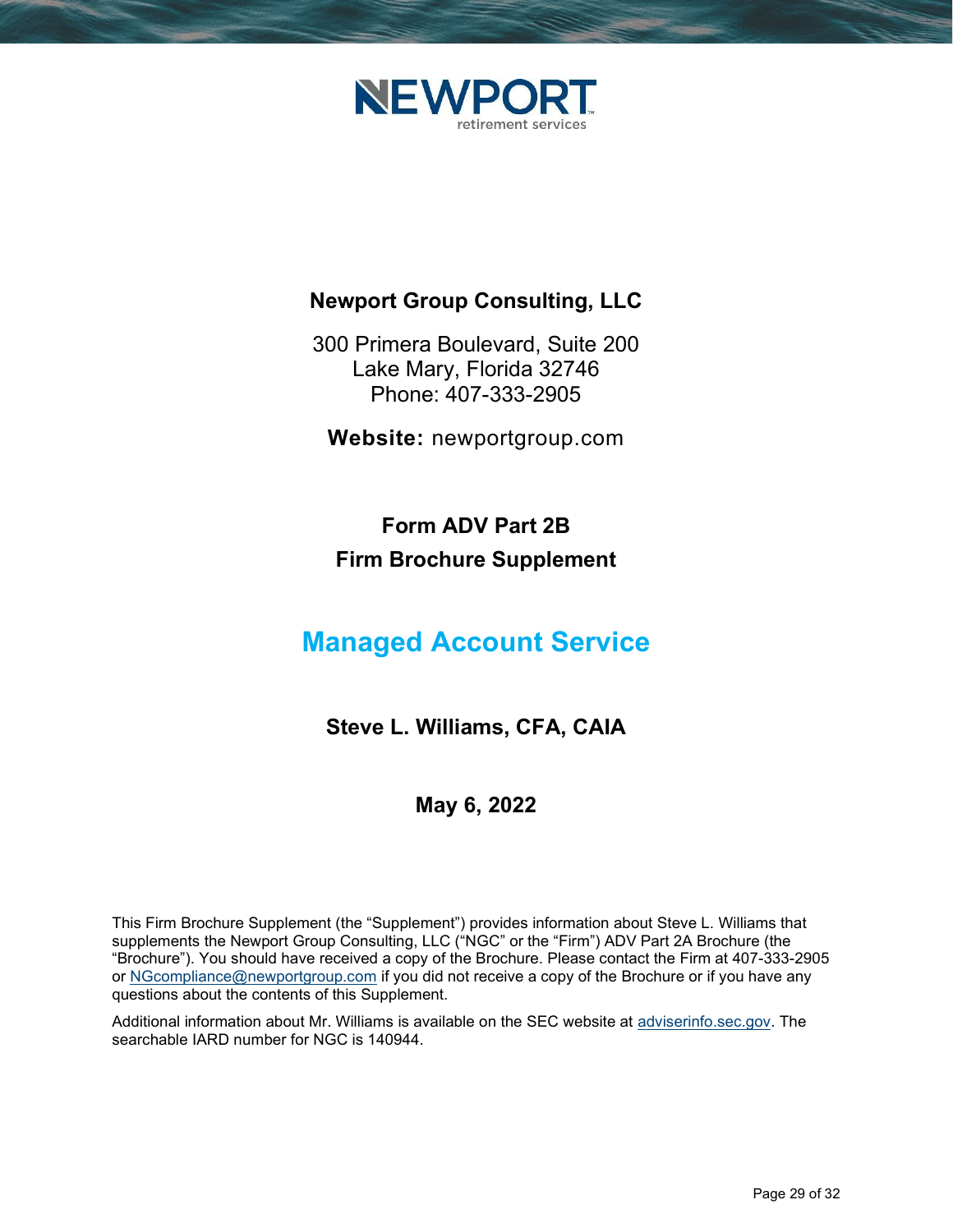# STEVE L. WILLIAMS, CFA

## Item 2: Education Background and Business Experience:

Year of birth: 1980

### Education and Professional Designations:

- University of Central Florida, Bachelor's Degree in Finance
- Chartered Financial Analyst<sup>®</sup> (CFA)
- Chartered Alternative Investment Analyst (CAIA)

### Recent Business Background: (FOR THE PAST 5 YEARS)

### Newport Group, Inc.

| Director, Manager Research         | January 2019 - Present       |
|------------------------------------|------------------------------|
| Senior Investment Research Analyst | December 2018 - January 2019 |
| Director of Investment Operations  | August 2015 - December 2018  |

## Item 3: Disciplinary Information:

Newport and its supervised persons have not been disciplined by any governing authority, including any regulatory agency, CFA Board of Governors, the Securities and Exchange Commission or any industry association of which we are licensed and/or are members. There is no information of this type to report.

## Item 4: Other Business Activities:

Mr. Williams is a Registered Representative of Newport Group Securities, Inc., however, to mitigate potential conflicts of interests surrounding incentive to sell commission products, he does not receive additional compensation. Mr. Williams holds Series 7, 24 and 66 licenses. Mr. Williams is an Investment Adviser Representative with Newport Group Consulting, LLC.

### Item 5: Additional Compensation:

Mr. Williams receives salary, bonus and may receive incentive compensation based on his personal performance, client retention and new business. He does not receive any economic benefit for his advisory services other than his compensation from Newport.

### Item 6: Supervision:

Mr. Williams reports to and is supervised by Mr. Meyer. Mr. Meyer can be reached at 407-531-5983 or matthew.meyer@newportgroup.com. Mr. Williams' compliance‐related activities are monitored by NGC's compliance personnel under the supervision of the Chief Compliance Officer. Complete adherence to the Firm's compliance manual and the Code of Ethics is required by all employees. Mr. Williams is a member of the Investment Committee. The Investment Committee monitors the management of client accounts.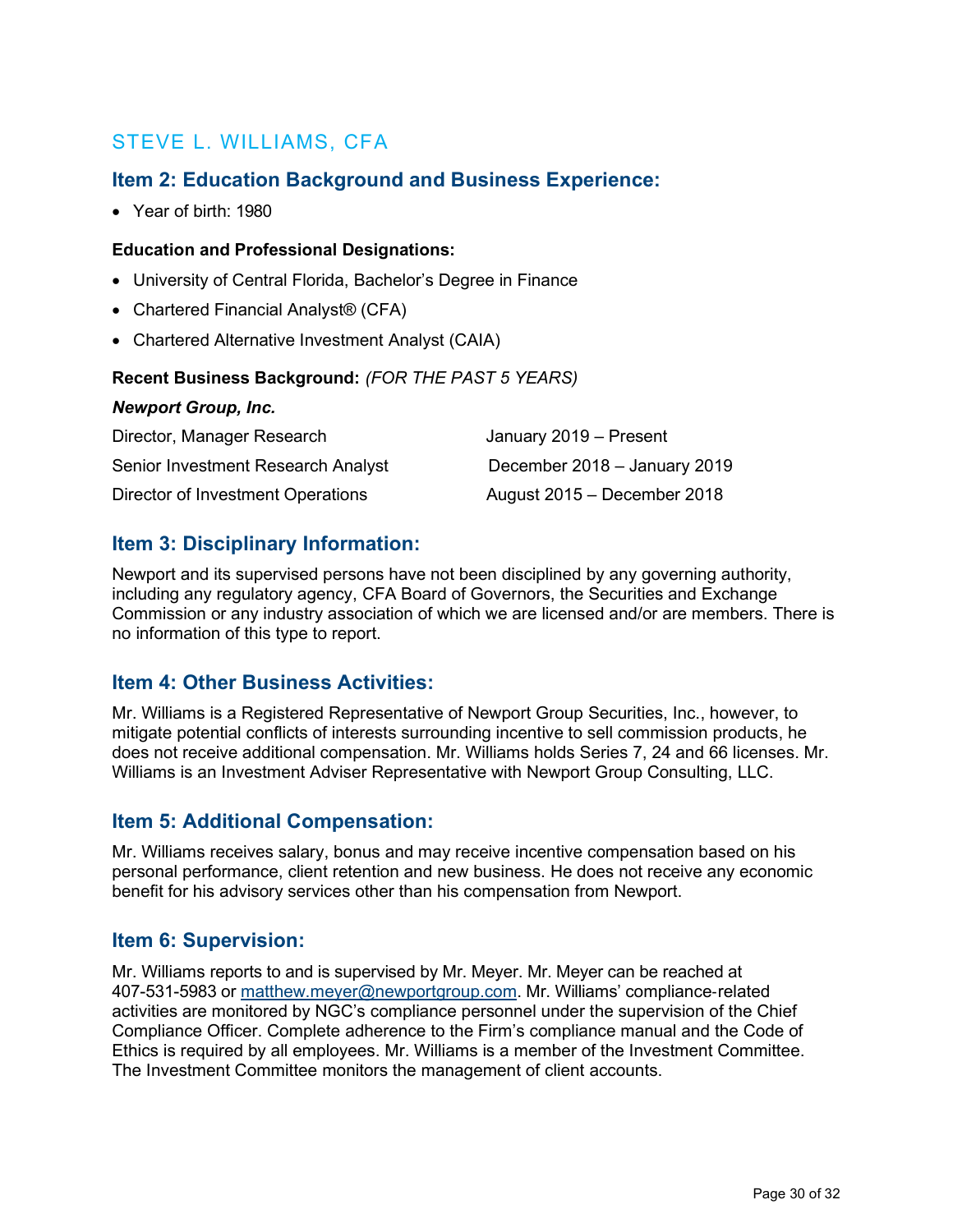

# Newport Group Consulting, LLC

300 Primera Boulevard, Suite 200 Lake Mary, Florida 32746 Phone: 407-333-2905

Website: newportgroup.com

Form ADV Part 2B Firm Brochure Supplement

# Managed Account Service

Steven F. Schreiber, CFA

May 6, 2022

This Firm Brochure Supplement (the "Supplement") provides information about Steve Schreiber that supplements the Newport Group Consulting, LLC ("NGC" or the "Firm") ADV Part 2A Brochure (the "Brochure"). You should have received a copy of the Brochure. Please contact the Firm at 407-333-2905 or NGcompliance@newportgroup.com if you did not receive a copy of the Brochure or if you have any questions about the contents of this Supplement.

Additional information about Mr. Schreiber is available on the SEC website at adviserinfo.sec.gov. The searchable IARD number for NGC is 140944.